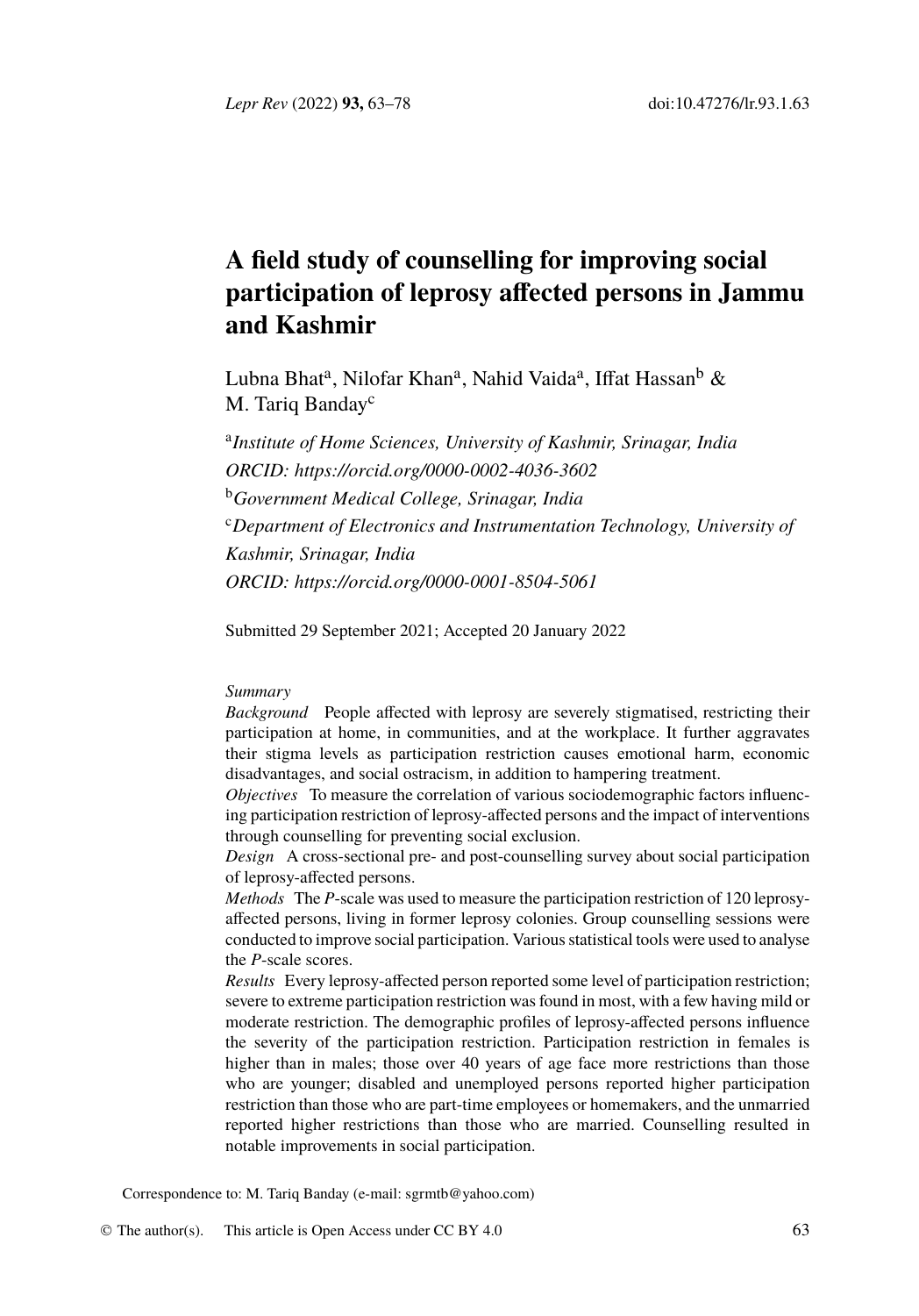*Conclusion* Counselling not only has an overall positive impact on social participation but its impact was highly influenced by demographic variables, particularly amongst those who are disabled or unemployed.

*Keywords*: Leprosy, stigma, social exclusion, participation restriction, discrimination

## **Introduction**

After the introduction of Multi-Drug Therapy (MDT) and the launch of a five year 'Global Leprosy Strategy 2016–2020' by WHO, a significant reduction in the number of new leprosy cases and complications in the prevalent cases has been observed. Indian society has treated leprosy unusually with respect to custom and law, a response shaped by both scientific knowledge and cultural attitudes. India, with the support of various international organisations like WHO and ILEP, has shown tremendous progress towards controlling leprosy. However, the problem persists and the decline in new case detection rates, as well as prevalence, has only changed marginally over the last two decades.

In Jammu and Kashmir, the northern part of India, leprosy has laid down its footprint since historical times. Although facilities such as dedicated leprosy hospitals/colonies and the provision of free rations to leprosy affected persons have been operational in the area, minimal efforts have been made to address secondary psychosocial disabilities because of the chronic nature of the disease and the unsightly disfigurement, which results in prejudice, stigmatisation and social exclusion of those affected. Stigmati[sa](#page-13-0)[ti](#page-13-1)on, depression, anxiety and social exclusion contribute to increased or sustained chronic debility in leprosy patients. Exact figures for new and prevalent cases of leprosy in [th](#page-13-2)[e](#page-13-3) area are con[fl](#page-13-4)icting; however, a survey conducted by the current authors estimates a number over 700.

## PARTICIPATION RESTRICTION

Historically, patients affected with leprosy are severely stigmatised, restricting their participation at home, in [co](#page-13-5)mmunities, and at the workplace. This further aggravates their stigma levels as participation re[str](#page-13-6)iction causes e[mo](#page-14-0)tional harm, economic disadvantages, and social ostracism, in addition to hampering treatment.<sup>1,2</sup> Stigma refers to a personal attribute which make patients different from the average person, generating negative social attitudes, i.e. exclusion from 'normal' society.<sup>3–5</sup> [We](#page-14-1)iss *et al.*<sup>6</sup> have defined stigma as a social process characterised by exclusion, blame, devaluation or rejection, resulting from experience, perception or anticipation by patients. A person affected by a stigmatised disease may experience discrimination or social exclusion.<sup>7,8</sup> Patients stigmatised because of their health condition develop negative attitudes, may feel guilty or ashamed and may withdraw themselves fro[m](#page-14-2) social participation.<sup>7</sup> This causes a high social and psychological burden in terms of social exclusion among others.<sup>9</sup> Schuster *et al.*<sup>10</sup> have also reported a reduction of self-esteem, problems at the workplace or school and social exclusion as the consequences of stigma due to disease.

A study conducted by Slim *et al.*<sup>11</sup> on 84 leprosy-affected people in the Netherlands concluded that almost a third suffered from participation restriction particularly at home, and outdoors due to activity limitations and hand impairments. The same study also observed that participation restriction was reported at work/education as well, and the primary factor for participation restriction was activity limitation. A study conducted by van Brakel *et al.*<sup>12</sup> in Indonesia between 2008 and 2009 involving 1358 leprosy patients and 931 community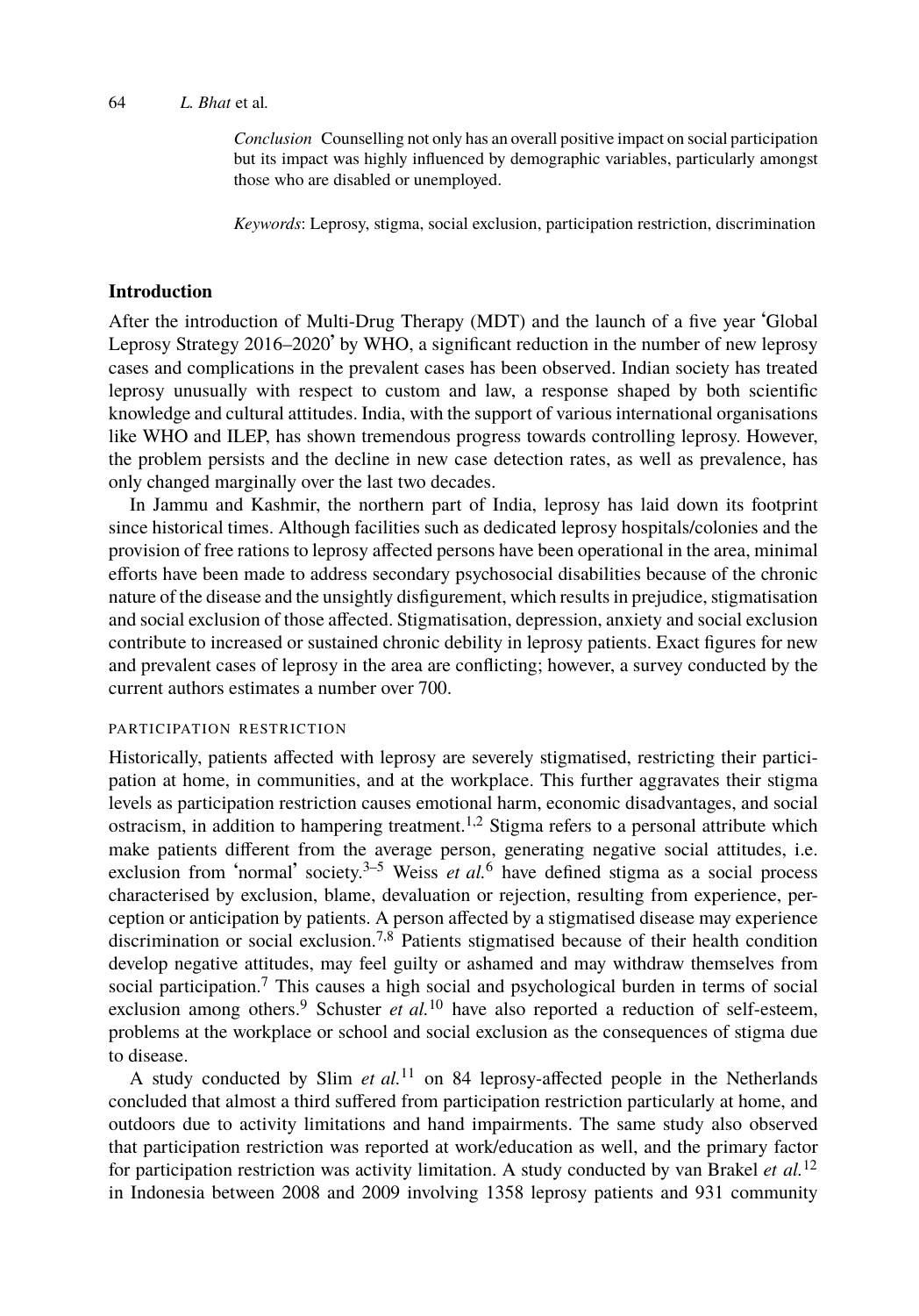members found that around 60 patients reported activity limitation and participation res[tri](#page-14-3)[cti](#page-14-4)[on](#page-14-5) due to stigma or shame. A [st](#page-14-6)udy by Lusli *et al.*<sup>13</sup> concluded that stigma h[as](#page-14-4) a substantial impact o[n t](#page-14-7)[he](#page-14-8) emotions, thoughts, behaviour and relationships of leprosy patients, leading to social exclusion and rejection. Studies by many researchers have found that social rejection and exclusion are the two essential factors associated with stigma.<sup>14–16</sup> Many other studies<sup>12,17–22</sup> have also concluded that stigma associated with disease has a strong negative impact on social participation, with some also reporting influence by the impairment status. Asampong *et al.*<sup>23</sup> reported prejudicial practices towards family members of leprosy affected patients, causing them to change their daily routines, including limiting their social interactions. Exclusion from social participation has many adverse implications including economic disadvantages, <sup>17,18,24</sup> possible refusal in schools,<sup>25</sup> participation restriction in religious activities,<sup>18</sup> and suicidal thoughts. $26-28$ 

## INTERVENTION THROUGH COUNSELLING

Reduced social participation and social exclusion have been associated with stigma exhibited towards leprosy patients; therefore, reducing stigma can improve their social participation. Various strategies such as treatment, counselling, c[og](#page-14-9)[nit](#page-14-10)[ive](#page-14-11)-behaviour theory, empowerment, group counselling, self-help, advocacy and support groups can be undertaken at an intrapersonal level to reduce stigma. Strategies such as care and support, home care teams and community-bas[ed](#page-14-12) rehabilitation can be taken up at an interpersonal level. At [th](#page-14-9)[e c](#page-14-13)[om](#page-14-14)munity level, education, contact, advocacy and protest can be used. Similarly, at organisational or institutional level, training programmes and patient-centered policies can be developed. Rights-based approaches, and legal and policy interventions can be taken up to reduce stigma. Interventions through counselling have proved to be a useful adjunct to medical treatment in palliative leprosy care and in preventing social exclusion. Reducing stigma through disease management of leprosy patients has a positive effect<sup>19,29,30</sup> while internalised, anticipated and experienced stigma can be reduced substantially through counselling; community st[igm](#page-14-15)[a c](#page-14-11)[an](#page-14-15) be reduced by i[nte](#page-14-10)rventions through [hea](#page-14-9)lth education and contact with the community[.](#page-14-10)

Dadun *[et a](#page-14-15)l.*,<sup>31</sup> in a study using three pro[misi](#page-14-9)ng intervention techniques<sup>19,32,33</sup> namely 'counselling', 'socio-economic development' and 'contact', concluded that a significant reduction in stigma was attained in [l](#page-13-6)eprosy patients [b](#page-14-16)y counselling and socio- [ec](#page-13-5)onomic development, leading to improved social participati[on.](#page-14-1) Interventions through contact such as education, testimonies, comics and participatory videos improved leprosy-related public stigma. As with other NTDs, rehabilitation, counselling and support groups are effective measu[res](#page-14-17) to substantially reduce stigma towards leprosy patients, thereby improving social participation. This has been shown through various [st](#page-15-0)udies, including studies by Heijnders,<sup>34</sup> Cross and Choudhary<sup>29</sup>, and Ebenso *et al.*<sup>19</sup> Personal support offered by self-care groups<sup>29,30,34</sup> counselling<sup>34</sup> and socio-economic rehabilitation<sup>19</sup> has been found instrumental in increasing social participation of leprosy patients. Providing personal support to leprosy patients in terms of disease rehabilitation,<sup>9</sup> empowerment,<sup>35</sup> advocacy and counselling<sup>7</sup> help to reduce stigma and improve social participation. A study<sup>11</sup> conducted in the Netherlands, while finding that a large percentage of leprosy patients experience participation restrictions, suggested that multidisciplinary rehabilitation improved their social participation. van Brakel *et al.*<sup>36</sup> proposed counselling and advocacy in the community to limit social discrimination of women within martial relationships. Dako-Gyeke, $37$  while advocating the provision of financial assistance to leprosy-affected people to improve their economic situation, also suggested psychosocial counselling and education about leprosy through campaigns, to improve social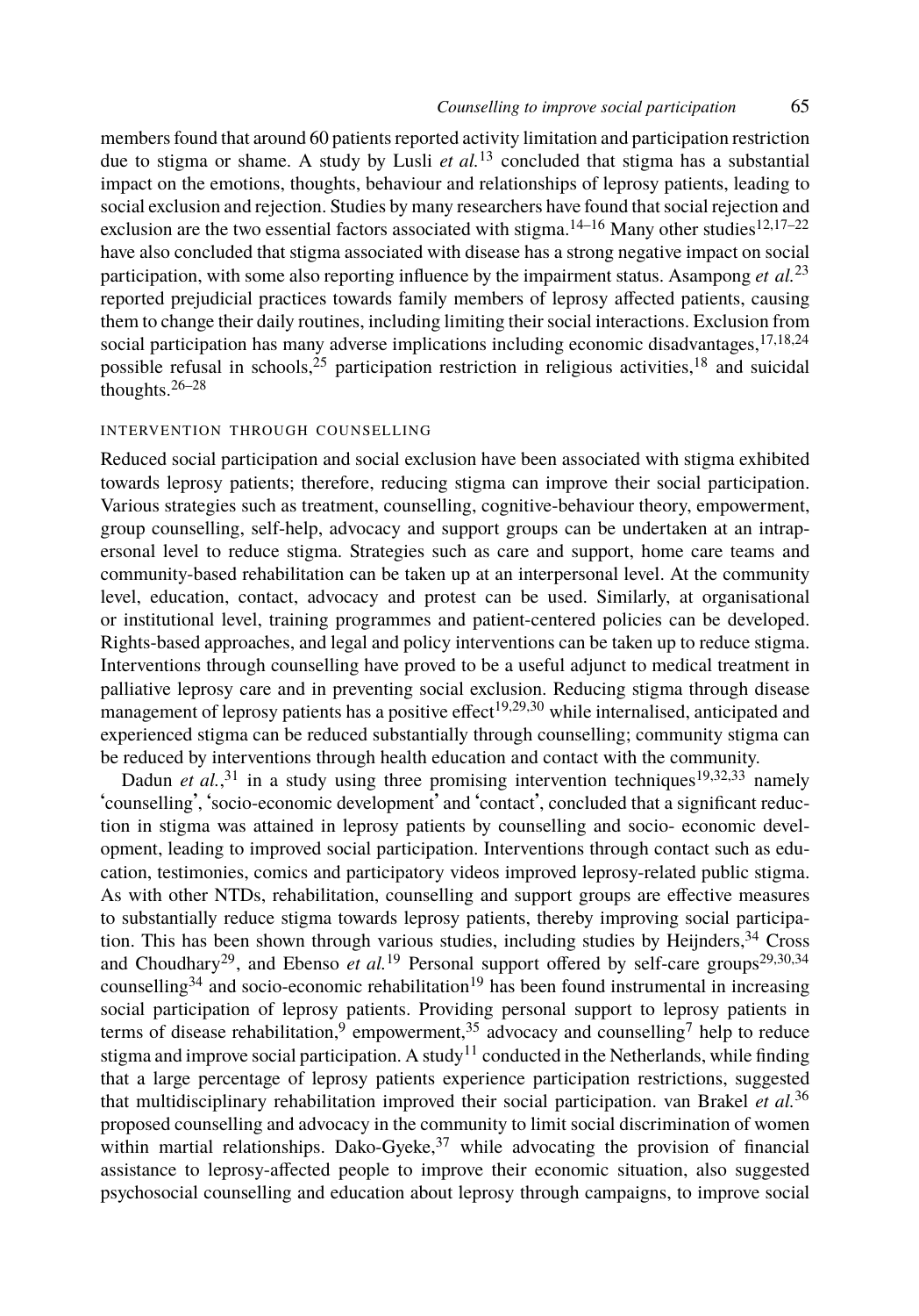participation. Many other studies have reported the reduction of stigma and improved social participation through counselling<sup>22,38</sup> and socio-economic rehabilitation<sup>39,40</sup> through self-help groups. Several studies<sup>41–43</sup> besides proposing psycho-social care and support in generating alternative income, have strongly advocated personal counselling for reducing stigma and improving social participation. Also, a multi-agency, multi-level and multi-strategy approach has been suggested by many studies.<sup>44,45</sup>

### HYPOTHESIS

Counselling can be beneficial for improving the social participation of people affected by leprosy in their current situation, although demographic factors may influence its effectiveness.

## **Materials and methods**

## SAMPLE

As many as 120 leprosy patients resident in various leprosy-related institutions in various districts of Jammu and Kashmir were interviewed from December 2018 to February 2019 and their responses recorded. They were counselled in March and April 2019 aiming to increase their social participation and interviewed again from June 2019 to July 2019. Various inclusion and exclusion criterion has been adopted in the selection of leprosy patients for the study, and 20 were excluded from the study. The inclusion criteria were as follows: (1) physical fitness of the leprosy patient to understand and answer the questions; (2) males and females aged 15–65 years; and (3) reliable information about the case.

Exclusion criteria included the following: (1) severe disability; (2) patients having ailments other than leprosy that could affect their social participation; and (3) refusal by the patient or relatives. All those who participated until the end of the study were living in former leprosy colonies.

## PROCEDURES

The study used quantitative methods to access the extent of participation restriction among leprosy-affected people and the role of counselling to improve their social participation. Leprosy patients were interviewed without external interference in a private environment. For correctness and accuracy, forward and backward translation of the *P*-scale instrument was done by language experts mastering both English and the local languages. Validation of instruments through field testing, selection of patients for interview and self-training, the building of relationships and trust with the patients and ethical considerations were given due consideration.

Five sessions of group counselling with a group size of 20 leprosy-affected persons were conducted by a counsellor, a psychologist and two peer-counsellors chosen from previous counselling groups. Pre-counselling participation scores were analysed to find the most optimum areas for special attention.

Accordingly, counselling was provided to help identify opportunities for work within and outside the home, to improve social participation by visiting places of worship, and to participate in social gatherings within and outside the community. Adequate counselling material, such as accurate information about the disease, success stories of leprosy-affected persons worldwide, lists of associations with their achievements, and schemes being implemented by international and national organisations towards helping leprosy-affected persons, was assembled before counselling.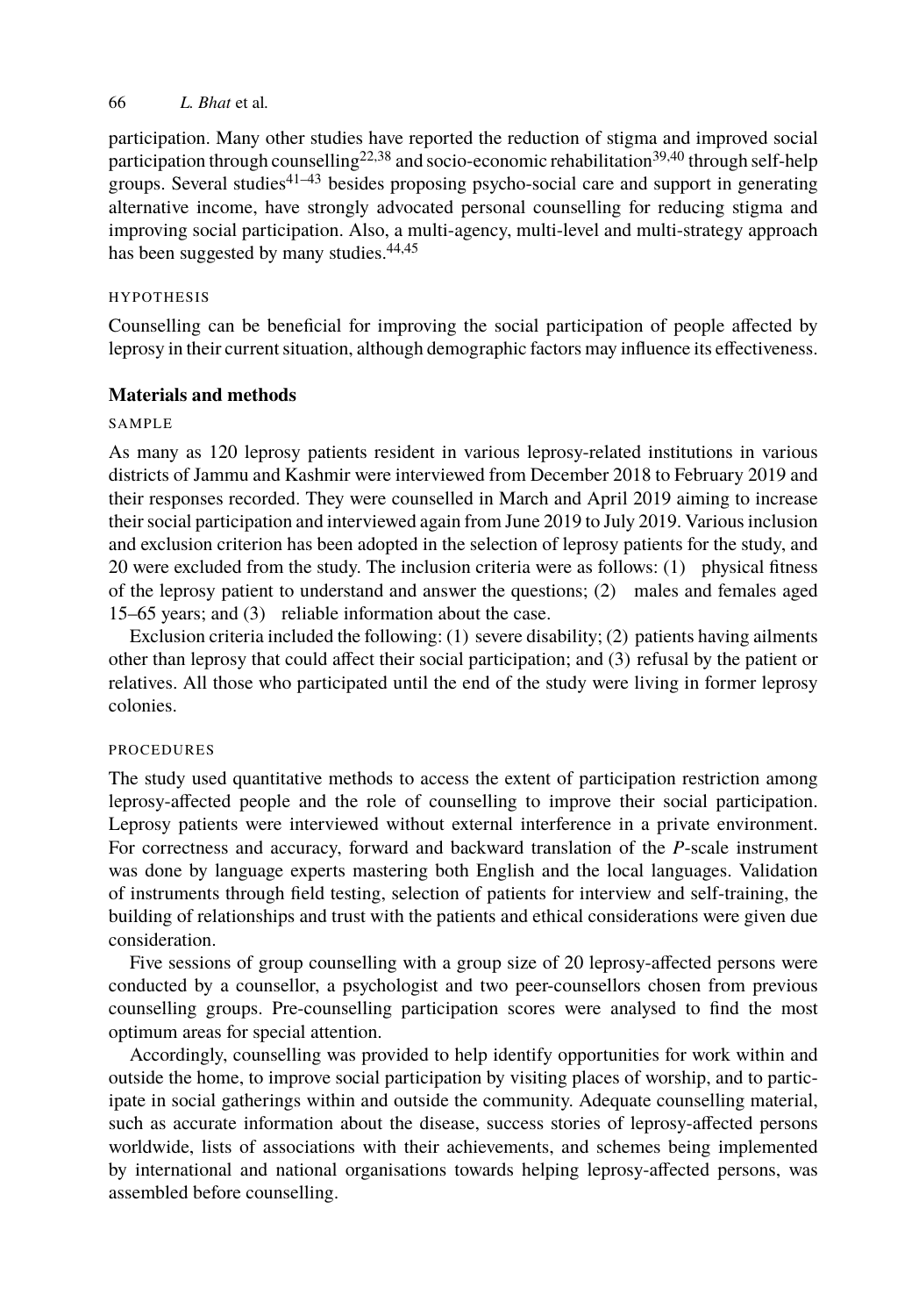Participants were counselled about the disease and were provided with a correct understanding of the disease, including messages such as: leprosy is curable; disability can be managed with appropriate support systems; deformities can be treated with surgery; leprosy cannot easily infect others; and leprosy cannot infect cured patients again. Counselling included informing leprosy-affected persons that leprosy has affected people worldwide, and after medication, many among them have entirely recovered. Various success stories of cured and disabled leprosy-affected persons who, despite their disease, contribute towards the development of their community and society were used to motivate them. Patients were encouraged to talk about the disease with others openly and discuss their life stories without fear. They were counselled that it would be better to join social gatherings rather than staying at home, and by participating in activities and taking initiative.

Counselling also targeted various areas of stigma to improve positive thinking in the various domains of emotions, thoughts, behaviour and relationships. Many issues were targeted in the counselling sessions, including:

- feelings such as fear, depression, shame, grief, anxiety, guilt, low self-esteem, hopelessness and anger;
- the inability to express such feelings;
- the impact of negative and pessimistic thoughts and beliefs about self, and future behaviour;
- the impact of lack of confidence, avoidance, self-isolation and hiding;
- elements in the domain of relationships such as rejection, separation and withdrawal.

Counsellors explained the power and strength of associations in the development of community and society at large. Counsellors encouraged participants to become independent and contribute toward income generation in the family by starting a small business, which can help them earn more respect in society. In the counselling sessions, they were provided with inf[or](#page-5-0)[ma](#page-15-1)tion about various assistance schemes offered for leprosy-affected people. Further, awareness of wrong assumptions about the disease was highlighted by facilitating interactions with non-leprosy patients.

## MEASURES

Sociodemographic data of leprosy patients were recorded using a self-reported questionnaire, which included information about age, gender, education, occupation, and marital status. The internationally validated and standardised instrument, the *P*-scale was used to measure stigma (Table 1).<sup>46</sup> The internal consistency of the instrument as measured with Cronbach's alpha for *P*-scale, remained 0.90. The *P*-scale is a semi-structured questionnaire to measure the extent to which people are restricted in social participation, suitable to be administered by nonprofessional interviewers.19,29,47 It takes the interviewee through 18 questions enquiring about different social activities carried out by an average person, including economic contributions, participation in social events, relationships, public places and work. It provides a quantitative measure of the severity of participation restriction. A high sum score indicates a high level of participation restriction. Generally, a score from 0–12 indicates no significant restriction; a score from 13–22 indicates mild restriction; a score from 23–32 indicates moderate restriction; a score from 33–52 indicates severe restriction and extreme restriction is indicated by a score from 53–90.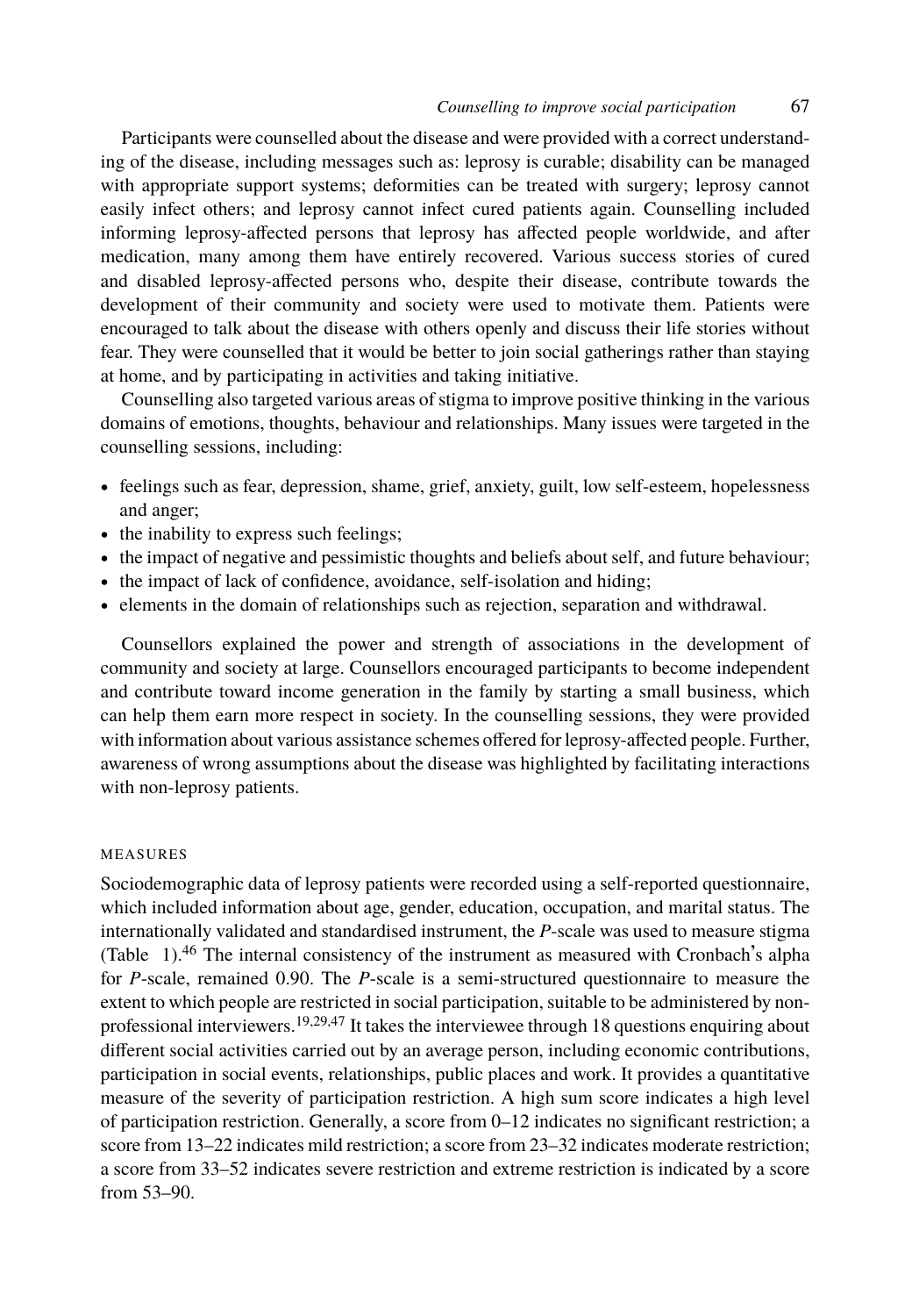#### <span id="page-5-0"></span>**Table 1.** Detailed items of the *P*-scale

| 1.  | Do you have equal opportunity as your peers to find work?                                                                                             |
|-----|-------------------------------------------------------------------------------------------------------------------------------------------------------|
| 2.  | Do you work as hard as your peers do? (same hours, type of work etc.)                                                                                 |
| 3.  | Do you contribute to the household economically in a similar way to your peers?                                                                       |
| 4.  | Do you make visits outside your village/neighbourhood as much as your peers do? (except for<br>treatment) e.g. bazaars, markets                       |
| 5.  | Do you take part in major festivals and rituals as your peers do? (e.g. weddings, funerals, religious<br>festivals)                                   |
| 6.  | Do you take as much part in casual recreational/social activities as do your peers? (e.g. sports, chat,<br>meetings)                                  |
| 7.  | Are you as socially active as your peers are? (e.g. in religious/community affairs)                                                                   |
| 8.  | Do you have the same respect in the community as your peers?                                                                                          |
| 9.  | Do you have the opportunity to take care of yourself (appearance, nutrition, health, etc.) as well as<br>your peers?                                  |
| 10. | Do you have the same opportunities as your peers to start or maintain a long-term relationship with a<br>life partner?                                |
| 11. | Do you visit other people in the community as often as other people do?                                                                               |
| 12. | Do you move around inside and outside the house and around the village/neighbourhood just as other<br>people do?                                      |
| 13. | In your village/neighbourhood, do you visit public places as often as other people do? (e.g. schools,<br>shops, offices, market and tea/coffee shops) |
| 14. | In your home, do you do household work?                                                                                                               |
| 15. | In family discussions, does your opinion count?                                                                                                       |
| 16. | Do you help other people (e.g. neighbours, friends or relatives)?                                                                                     |
|     |                                                                                                                                                       |

- 17. Are you comfortable meeting new people?
- 18. Do you feel confident to try to learn new things?

#### STATISTICAL ANALYSIS

SPSS software package was used for data analysis, the distribution examined with Kolmogorov–Smirnov test and summarised as means and standard deviations for continuous variables with normal distribution. Pairwise comparisons were made with respect to various sociodemographic parameters using t-tests, one-way ANOVA and Cohens-D to analyse the *P*-scale scores. To examine the correlation between participation scores obtained from *P*-scale and sociodemographic parameters, Pearson's correlation analysis and point biserial correlation was used. Further, regression analysis was performed to discover the extent to which each factor was associated with the level of participation restriction.

## **Results**

A total of 185 leprosy patients living in different districts of Jammu and Kashmir were identified and contacted for this study. These were patients residing in leprosy colonies at Srinagar and Jammu, leprosy hospitals in various districts and patients residing at their native homes. As many as 65 patients, including all those living in their own homes, could not complete the study (both pre- and post-counselling) due to factors including insufficient patience to be interviewed, unwillingness to cooperate or their unavailability for the counselling and incomplete post-counselling interview.

Table 2 shows grades of participation restriction among leprosy patients before and after counselling, in relation to various demographic details. As can be observed from the results, out of 120 patients, 43, 61, 15, and 1 patient respectively reported extreme, severe, moderate and mild participation restriction. After counselling, the numbers were 10, 63, 32, and 11, respectively. Extreme restrictions experienced by 33 patients were reduced to lower levels.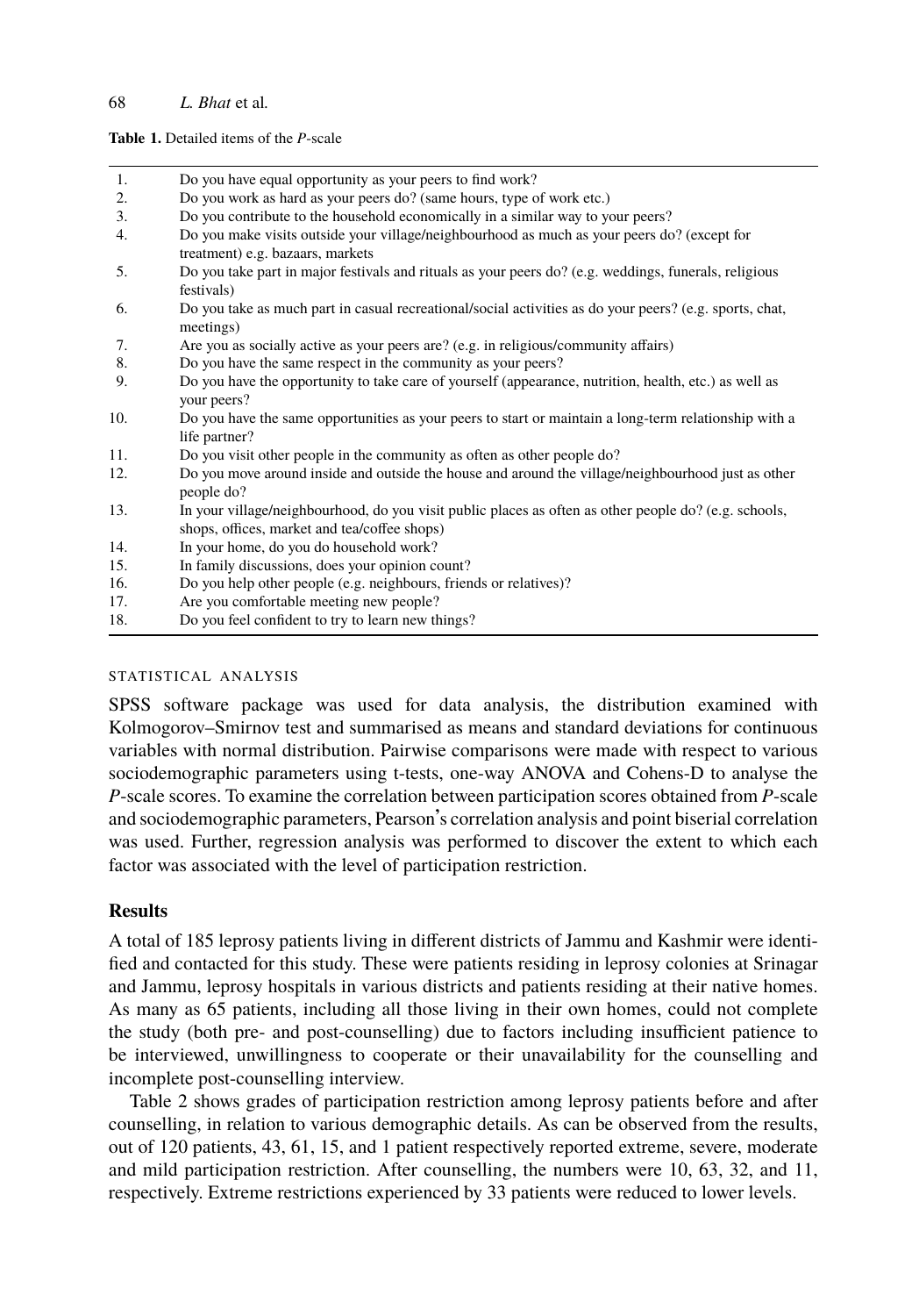|                    |                            |                                                                                                                                                      |                        |                                        |                                 |                   |                  | Grades of participation restriction |                                   |                   |                                    |                   |
|--------------------|----------------------------|------------------------------------------------------------------------------------------------------------------------------------------------------|------------------------|----------------------------------------|---------------------------------|-------------------|------------------|-------------------------------------|-----------------------------------|-------------------|------------------------------------|-------------------|
|                    | $\overline{a}$             | હે                                                                                                                                                   |                        | No significant restriction<br>$(0-12)$ | Mild restriction<br>$(13 - 22)$ |                   |                  | Moderate restriction<br>$(23 - 32)$ | Severe restriction<br>$(33 - 52)$ |                   | Extreme restriction<br>$(53 - 90)$ |                   |
|                    |                            |                                                                                                                                                      | Pre <sup>a</sup>       | Post <sup>b</sup>                      | Pre <sup>a</sup>                | Post <sup>b</sup> | Pre <sup>a</sup> | Post <sup>b</sup>                   | Prea                              | Post <sup>o</sup> | Prea                               | Post <sup>p</sup> |
| Male               |                            | 59.17%                                                                                                                                               |                        |                                        |                                 |                   |                  |                                     | 35                                |                   | 22                                 |                   |
| Female             |                            |                                                                                                                                                      |                        |                                        |                                 |                   |                  |                                     | 26                                |                   |                                    |                   |
| $\epsilon$ 40      |                            | $\begin{array}{l} 41.93\% \\ 21.50\% \\ 21.50\% \\ 50.00\% \\ 50.00\% \\ 50.00\% \\ 21.50\% \\ 21.50\% \\ 21.50\% \\ 21.50\% \\ 21.50\% \end{array}$ |                        |                                        |                                 |                   |                  |                                     |                                   |                   |                                    |                   |
| $\approx 40$       | 27                         |                                                                                                                                                      |                        |                                        |                                 |                   |                  |                                     |                                   |                   |                                    |                   |
| Kashmir            | $\mathcal{S}$              |                                                                                                                                                      |                        |                                        |                                 |                   |                  |                                     | 32                                |                   |                                    |                   |
| Jammu              | $\boldsymbol{\mathcal{S}}$ |                                                                                                                                                      |                        |                                        |                                 |                   |                  | ഉ                                   | 29                                |                   | 23                                 |                   |
| Married            | 27                         |                                                                                                                                                      |                        |                                        |                                 |                   |                  | ξ                                   | $\frac{8}{3}$                     | 45                | ζ                                  |                   |
| Unmarried          | 93                         |                                                                                                                                                      |                        |                                        |                                 |                   |                  |                                     |                                   | ≌                 | 2                                  |                   |
| Widowed            |                            |                                                                                                                                                      |                        |                                        |                                 |                   |                  |                                     |                                   |                   |                                    |                   |
| Separated/Divorced |                            |                                                                                                                                                      |                        |                                        |                                 |                   |                  |                                     |                                   |                   |                                    |                   |
| Part-time          |                            |                                                                                                                                                      |                        |                                        |                                 |                   |                  |                                     | ≗                                 |                   |                                    |                   |
| Homemaker          |                            |                                                                                                                                                      |                        |                                        |                                 |                   |                  |                                     | 23                                |                   |                                    |                   |
| Disabled           | 27<br>36<br>25             | $\begin{array}{l} 26.67\% \\ 22.50\% \\ 30.00\% \end{array}$                                                                                         |                        |                                        |                                 |                   |                  |                                     | 13                                | 24                | 23                                 |                   |
| Unemployed         |                            | 3%<br>20.83                                                                                                                                          |                        |                                        |                                 |                   |                  |                                     |                                   | 23                | $\overline{16}$                    |                   |
| Total              | $\approx$                  | ಕ್<br>$\approx$                                                                                                                                      |                        |                                        |                                 |                   | $\overline{15}$  | 32                                  | $\overline{6}$                    | $\mathcal{C}$     | 43                                 | $\approx$         |
|                    |                            |                                                                                                                                                      | $\mathfrak{S}^{\circ}$ | 3.33%                                  | 0.008%                          | 9.16%             | 12.5%            | 26.67%                              | 50.83%                            | 52.5%             | 33.83%                             | 8.33%             |

Table 2. Grades of participation restriction pre and post counselling **Table 2.** Grades of participation restriction pre and post counselling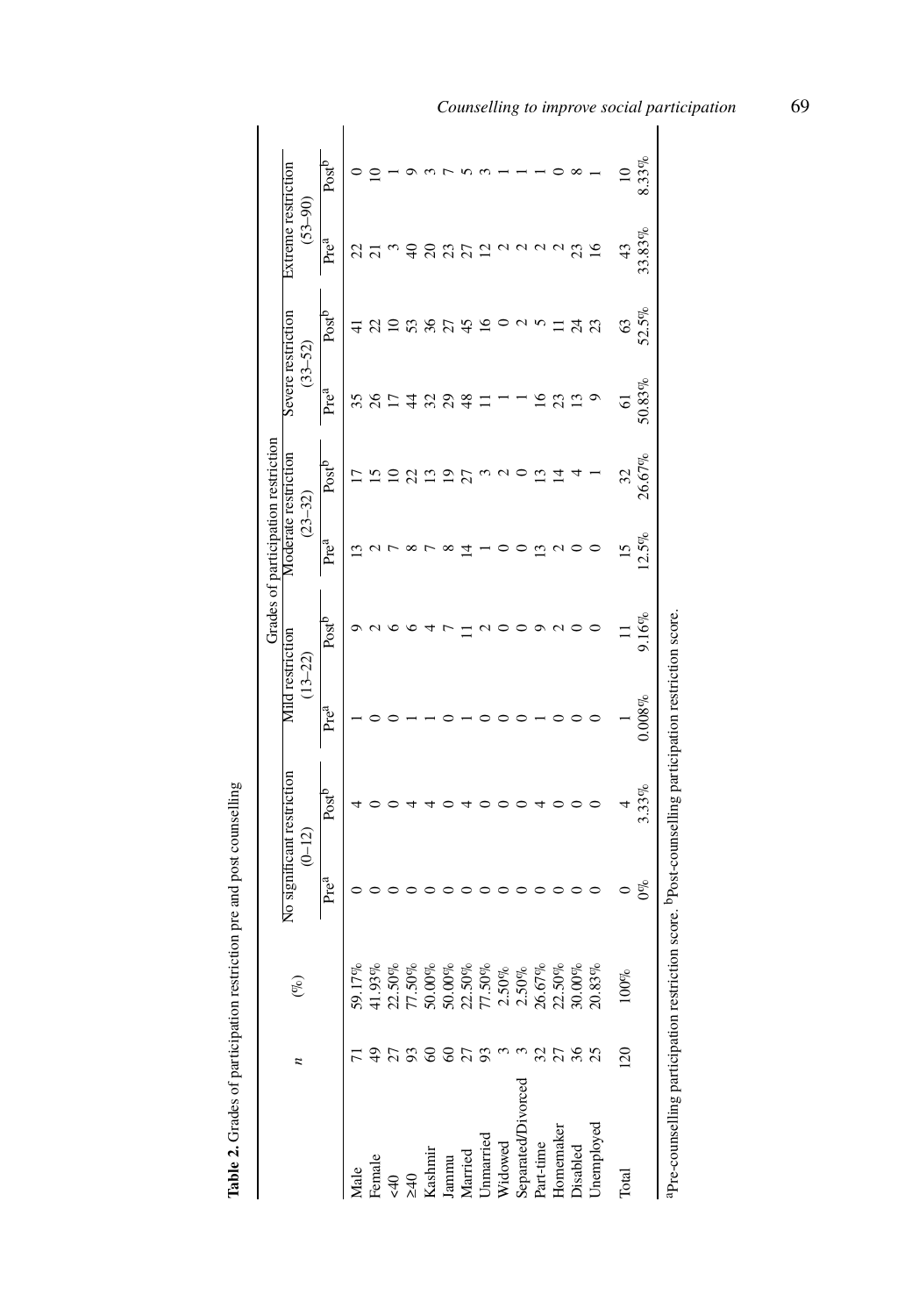<span id="page-7-0"></span>**Table 3.** Comparison of severity of participation restriction of leprosy patients with different sociodemographic features

|                    | $n \left( % \right)$ |       |        | $P$ -scale <sup>a</sup> |                |       | <i>P</i> -scale (post counselling) $b$ |                    |                |
|--------------------|----------------------|-------|--------|-------------------------|----------------|-------|----------------------------------------|--------------------|----------------|
|                    |                      | Mean  | SD     | T/F                     | $\overline{P}$ | Mean  | SD                                     | T/F                | $\overline{P}$ |
| Gender             | 120                  |       |        |                         | 0.002          |       |                                        |                    | 0.002          |
|                    |                      |       |        | 3.241c                  |                |       |                                        | 3.207c             |                |
| Male               | 71 (59.17)           | 44.77 | 11.169 |                         |                | 32.63 | 10.427                                 |                    |                |
| Female             | 49 (41.93)           | 52.00 | 13.129 |                         |                | 39.31 | 12.249                                 |                    |                |
| Age (years)        | 120                  |       |        |                         | 0.001          |       |                                        |                    | 0.003          |
|                    |                      |       |        | 3.493c                  |                |       |                                        | 2.982c             |                |
| < 40               | 27(22.50)            | 40.67 | 10.550 |                         |                | 29.67 | 9.888                                  |                    |                |
| $\geq 40$          | 93 (77.50)           | 49.77 | 12.287 |                         |                | 37.01 | 11.625                                 |                    |                |
| Region             | 120                  |       |        | $-1.003$                | 0.318          |       |                                        | $-0.965$           | 0.337          |
| Kashmir            | 60(50)               | 46.58 | 11.481 |                         |                | 34.33 | 11.424                                 |                    |                |
| Jammu              | 60(50)               | 48.87 | 13.396 |                         |                | 36.38 | 11.845                                 |                    |                |
| Marital status     | 120                  |       |        | 3.520 <sup>d</sup>      | 0.017          |       |                                        | 2.730 <sup>d</sup> | 0.047          |
| Married            | 90(75)               | 45.76 | 11.898 |                         |                | 37.68 | 11.281                                 |                    |                |
| Unmarried          | 24(20)               | 52.54 | 12.594 |                         |                | 45.25 | 13.215                                 |                    |                |
| Widowed            | 3(2.50)              | 59.00 | 17.521 |                         |                | 47.00 | 19.975                                 |                    |                |
|                    | 3(2.50)              | 57.00 | 7.550  |                         |                | 46.67 | 9.866                                  |                    |                |
| Separated/Divorced |                      |       |        |                         |                |       |                                        |                    |                |
| Employment status  |                      |       |        | $36.846^c$              | 0.000          |       |                                        | $34.245^{\circ}$   | 0.000          |
| Part time          | 32 (26.67)           | 36.09 | 8.581  |                         |                | 24.59 | 9.439                                  |                    |                |
| Homemaker          | 27(22.50)            | 43.07 | 7.810  |                         |                | 31.33 | 6.679                                  |                    |                |
| Disabled           | 36(30)               | 56.72 | 11.543 |                         |                | 43.56 | 10.705                                 |                    |                |
| Unemployed         | 25(20.83)            | 54.68 | 6.296  |                         |                | 41.68 | 5.031                                  |                    |                |

aPre-counselling statistics. <sup>b</sup>Post-counselling statistics. <sup>c</sup>T/*F* is significant at the 0.01 level (2-tailed).  $\frac{d}{dt}$ /*F* is significant at the 0.05 level (2-tailed).

Table 3 shows *P*-scale scores computed through independent samples t-test and one-way ANOVA. Both pre- and post-counselling stigma scores showed significant differences with respect to *gender* ( $t = -3.241$ ,  $p = 0.002$  and  $t = -3.207$ ,  $p = 0.002$ ), *age* ( $t = -3.493$  $t = -3.493$  $t = -3.493$ ,  $p$ = 0.001 and *t* = −2.982, *p* = 0.003), *marital status* (*F* = 3.520, *p* = 0.017 and *F* = 2.730, *p* < 0 .047) and *employment status* (*F* = 36.846, *p* = 0.000 and *F* = 32.245, *p* = 0.000). No patient had formally completed primary school education, nor was any leprosy-affected patient employed on a full-time basis. The post-counselling statistical results showed a significant reduction in participation restriction across all variables in the demographic profile.

To study the effectiveness of counselling in improving social participation of leprosyaffected patients, paired differences of *P*-scale scores (pre- and post-counselling), computed using paired t-test along with effect size obtained by Cohens-D are reported in Table 4. The mean differences between the paired observations are statistically significant.

The significant differences in paired *P*-scale scores and notable effect size showed differences in post-counselling participation restriction scores with respect to various sociodemographic variables. Although all variables showed statistically significant reduction in stigma scores, however, prominent variables that showed reduced restriction include sub-scales of employment status: *unemployed* (*t* = 13.432, *p* < 0.000, *CI* = 1.002, 14.997, *ES* = 2.687),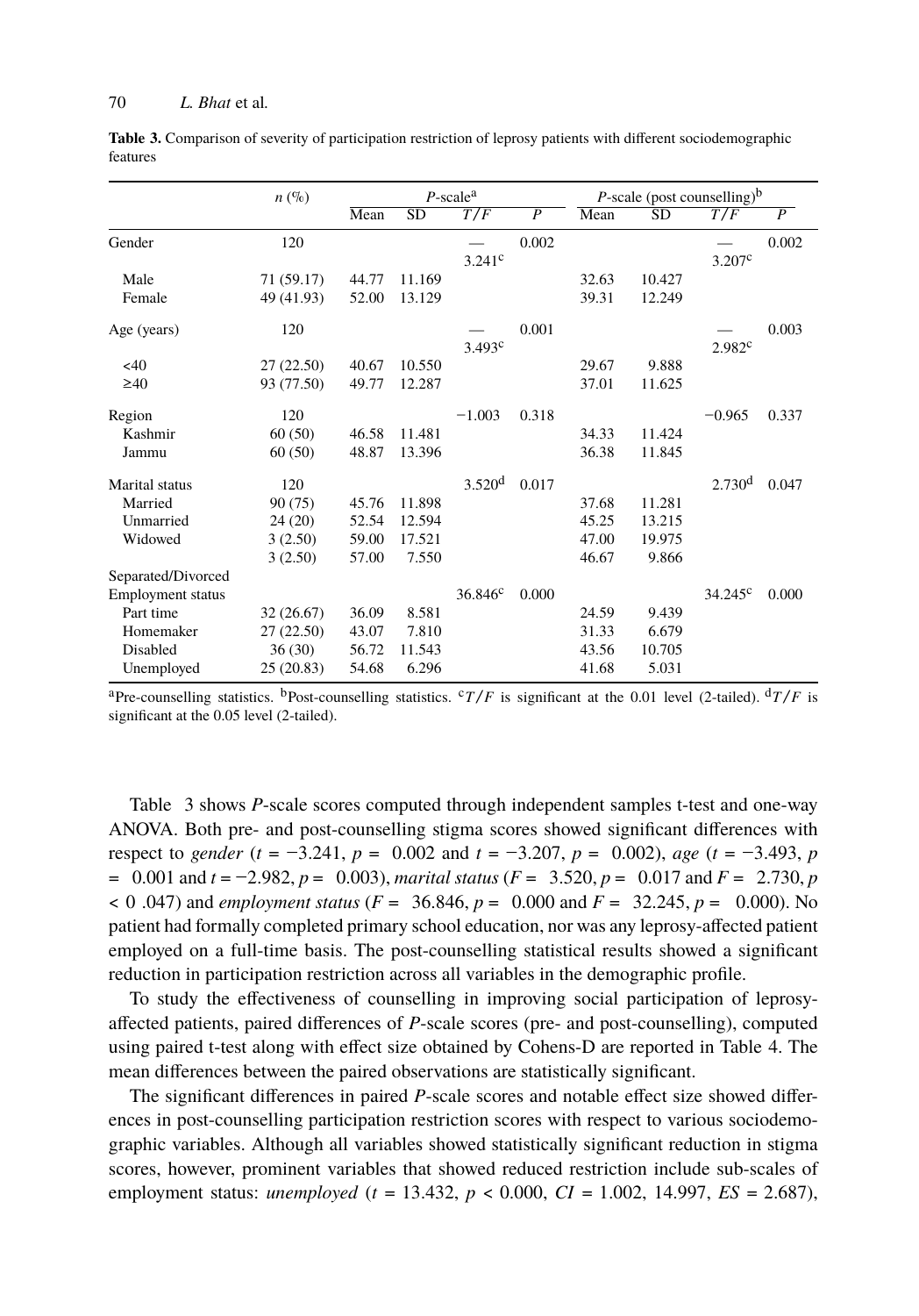<span id="page-8-0"></span>**Table 4.** Comparison of anticipated stigma level of leprosy patients with different sociodemographic features

| Sociodemographic<br>variables | $n\left(\%\right)$ |        |        | Paired differences  |       |                                                 |                |  |
|-------------------------------|--------------------|--------|--------|---------------------|-------|-------------------------------------------------|----------------|--|
|                               |                    | Mean   | SD     | $\overline{T}$      | P     | 95% confidence<br>interval of the<br>difference | Effect<br>size |  |
| Gender                        | 120 (100)          |        |        |                     |       |                                                 |                |  |
| Male                          | 71 (59.17)         | 12.141 | 4.992  | 20.492 <sup>a</sup> | 0.000 | 10.959, 13.322                                  | 2.432          |  |
| Female                        | 49 (41.93)         | 12.693 | 6.063  | 14.656 <sup>a</sup> | 0.000 | 10.952, 14.435                                  | 2.094          |  |
| Age (years)                   | 120(100)           |        |        |                     |       |                                                 |                |  |
| $<$ 40                        | 27(22.50)          | 11.000 | 5.428  | 10.530 <sup>a</sup> | 0.000 | 8.853, 13.147                                   | 2.027          |  |
| $\geq 40$                     | 93 (77.50)         | 12.763 | 5.404  | 22.776 <sup>a</sup> | 0.000 | 11.650, 13.876                                  | 2.362          |  |
| Region                        | 120 (100)          |        |        |                     |       |                                                 |                |  |
| Kashmir                       | 60(50)             | 12.250 | 5.629  | 16.858 <sup>a</sup> | 0.000 | 10.796, 13.707                                  | 2.176          |  |
| Jammu                         | 60(50)             | 12.483 | 5.283  | 18.302 <sup>a</sup> | 0.000 | 11.118, 13.848                                  | 2.363          |  |
| Marital status                | 120 (100)          |        |        |                     |       |                                                 |                |  |
| Married                       | 90(75)             | 12.022 | 4.537  | 25.139 <sup>a</sup> | 0.000 | 11.072, 12.972                                  | 2.650          |  |
| Unmarried                     | 24(20)             | 13.000 | 6.386  | 9.973 <sup>a</sup>  | 0.000 | 10.303, 15.697                                  | 2.036          |  |
| Widowed                       | 3(2.50)            | 19.000 | 12.165 | 2.705               | 0.114 | $-11.221, 49.221$                               | 1.562          |  |
| Separated/Divorced            | 3(2.50)            | 11.000 | 12.124 | 1.571               | 0.257 | $-19.118, 41.118$                               | 0.907          |  |
| <b>Employment</b> status      | 120 (100)          |        |        |                     |       |                                                 |                |  |
| Part time                     | 32(26.67)          | 11.500 | 6.273  | 10.370 <sup>a</sup> | 0.000 | 9.238, 13.762                                   | 1.833          |  |
| Homemaker                     | 27 (22.500)        | 11.740 | 4.537  | $13.447^{\rm a}$    | 0.000 | 9.946, 13.536                                   | 2.588          |  |
| Disabled                      | 36(30)             | 13.166 | 5.689  | 13.885 <sup>a</sup> | 0.000 | 11.242, 15.091                                  | 2.314          |  |
| Unemployed                    | 25(20.83)          | 13.000 | 4.839  | $13.432^{\rm a}$    | 0.000 | 1.002, 14.997                                   | 2.687          |  |

<sup>a</sup>T is significant at the 0.01 level (2-tailed).

*homemaker* (*t* = 13.447, *p* < 0.000, *CI* = 9.946, 13.536, *ES* = 2.588) and *disabled* (*t* = 13.885, *p* < 0.000, *CI* = 11.242, 15.0916, *ES* = 2.314), and subscales of marital status: *married* (*t* = 25.139, *p* < 0.000, *CI* = 11.072, 12.972, *ES* = 2.650), *unmarried* (*t* = 9.973, *p* < 0.000, *CI* = 10.303, 15.697, *ES* = 2.036). The *age* ≥ 40 (*t* = 22.776, *p* < 0.000, *CI* = 11.650, 13.876, *ES* = 2.363) and *male* (*t* = 20.492, *p* < 0.000, *CI* = 10.959, 13.322, *ES* = 2.432) [po](#page-9-0)pulation of leprosy affected patients also showed significant improvement. All other independent variables also showed reduction in participation restriction.

Table 5 [sh](#page-10-0)ows the Pearson correlation analysis/point biserial correlation of anticipated participation restriction-related factors. Pre counselling scores showed significant negative correlations with the following variables: employment status (part-time: *r* = −0.565), marital status (married: *r* = −0.275), age (age < 40: − *r* = 0.306) and gender (male: *r* = −0.286). The variables that showed significant positive correlation include: employment status (disabled:  $r = 0.474$ ) and employment status (unemployed:  $r = 0.287$ ). Marital status (unmarried: *r* = 0.194) also showed a positive correlation. Post counselling results in Table 5 show that counselling affected almost equally all patients irrespective of their gender, age, marital and employment status.

In Table 6, Pearson correlation analysis of individual questions of *P*-scale with respect to the overall participation restriction scores is shown. Questions Q1, Q5, Q6, Q14, Q9, Q8, Q11, Q4, Q2, and Q17 have a positive correlation between 0.568 to 0.408 with the overall *P*-Score which primarily pertain to work-related aspects and least participation in social activities.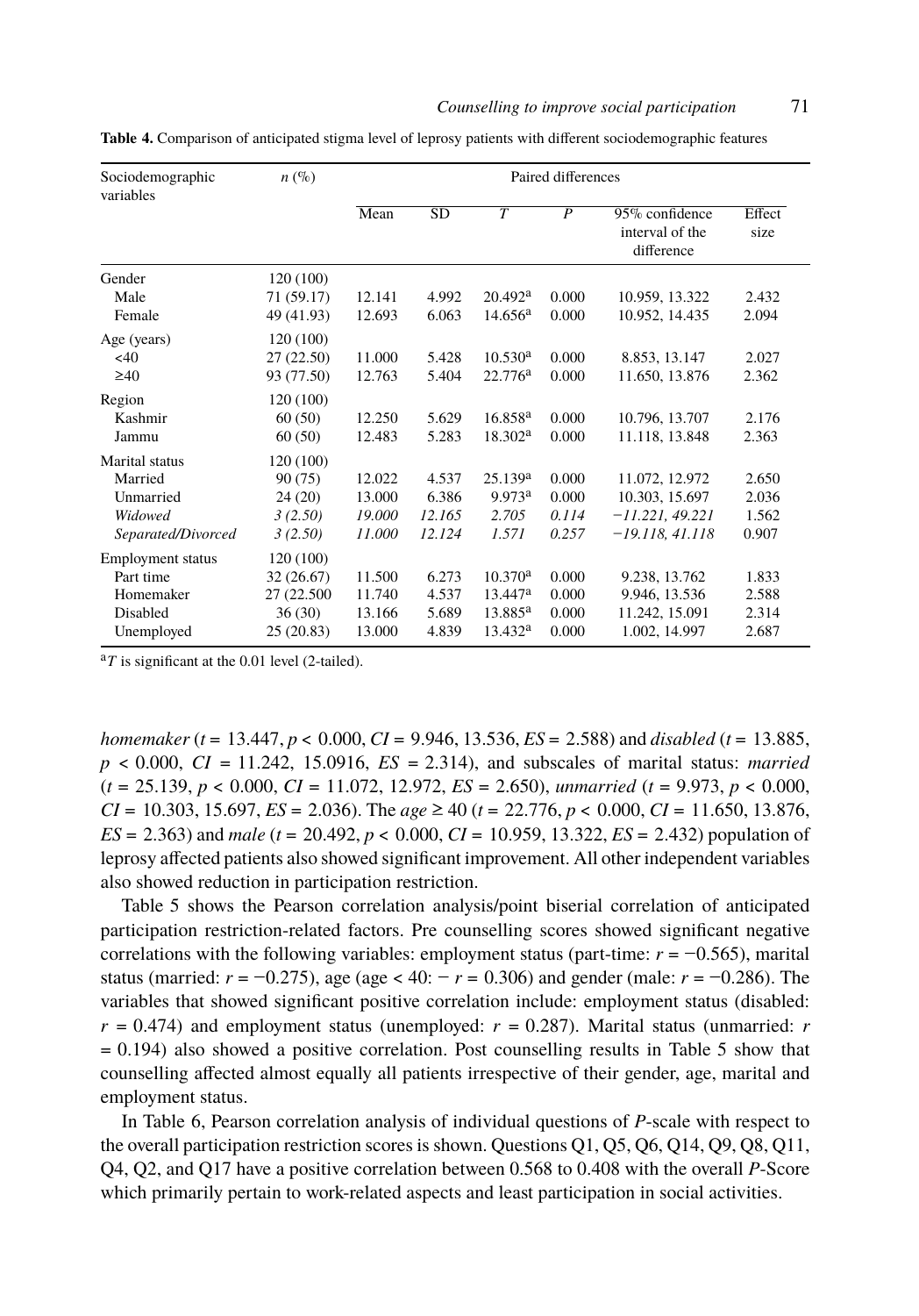<span id="page-9-0"></span>**Table 5.** Pearson correlation/point biserial correlation analysis of anticipated stigma-related factors

|                                     | $P$ -scale <sup>a</sup> |       | <i>P</i> -scale (post counselling) <sup>b</sup> |       |  |
|-------------------------------------|-------------------------|-------|-------------------------------------------------|-------|--|
|                                     | r                       | P     | r                                               | P     |  |
| Region (Kashmir)                    | $-0.092$                | 0.318 | $-0.88$                                         | 0.337 |  |
| Region (Jammu)                      | $0^a$                   |       |                                                 |       |  |
| Gender (Male)                       | $-0.286c$               | 0.002 | $-0.283c$                                       | 0.002 |  |
| Gender (Female)                     | $0^{\rm a}$             |       |                                                 |       |  |
| Age $(40)$                          | $-0.306c$               | 0.001 | $-0.265^{\circ}$                                | 0.003 |  |
| Age $(240)$                         | $0^{\rm a}$             |       |                                                 |       |  |
| Marital status (Married)            | $-0.275c$               | 0.002 | $-0.243c$                                       | 0.007 |  |
| Marital status (Unmarried)          | 0.194 <sup>d</sup>      | 0.034 | $0.181$ <sup>d</sup>                            | 0.048 |  |
| Marital status (Widowed)            | 0.145                   | 0.113 | 0.064                                           | 0.486 |  |
| Marital status (Separated/Divorced) | 0.120                   | 0.193 | 0.147                                           | 0.109 |  |
| Employment status (Part time)       | $-0.565^{\circ}$        | 0.000 | $-0.560^{\circ}$                                | 0.000 |  |
| Employment status (Homemaker)       | $-0.202d$               | 0.027 | $-0.187d$                                       | 0.041 |  |
| Employment status (Disabled)        | $0.474^c$               | 0.000 | $0.463^{\circ}$                                 | 0.000 |  |
| Employment status (Unemployed)      | 0.287c                  | 0.001 | 0.280c                                          | 0.002 |  |

aPre-counselling correlation. <sup>b</sup>Post-counselling correlation. <sup>c</sup>Correlation is significant at the 0.01 level (2-tailed). <sup>d</sup>Correlation is significant at the 0.05 level (2-tailed).

The results of the multiple regression analysis of significant participation restriction factors are reported in Table 7. The following variables were significant contributors to participation restriction scores: employment status: *disabled* ( $b = 0.659$  and  $b = 0.651$ ), employment status: *unemployed* ( $b = 0.656$  and  $b = 0.645$ ), gender: *female* ( $b = 0.521$  and *b* = 0.512), age:  $\geq$  40 (*b* = 0.293 and *b* = 0.245), and marital status: *unmarried* (*b* = 0.269 and  $b = 0.243$ .

Enacted and anticipated stigma was the main reason for leprosy- affected patients withdrawing from social participation. In response to one question, a participant replied '*I tried at many a place to find a job even at lowest wages, but was avoided for one reason or the other though I possess good knowledge and capability to work as a salesman. I did not initially notice that my history of being a leprosy patient and resident of leprosy colony is impeding my employment until I was once told that we would lose customers if we employ you. Since then, I never tried for one*.' One patient responded as follows '*I was more than happy to join functions and occasions until I overhead people in a function talking extremely low about me. I get into tears when I remember that occasion. Since then, I prefer to stay home, and I have no respect in society*'. Another patient responded as'*I often do not have plenty of food to satisfy my hunger*'.

After counselling, in response to a question, a participant replied: '*Despite being rejected by several employees for having a history of being a leprosy patient, I now try with full enthusiasm and hope to get a job of my choice very soon*.' Another participant responded as follows '*I now believe that even if some people talk low about me, there are others who admire my resolve to share each other*'*s happiness and sorrow and participate actively in the community, despite facing challenges*'. Another participant responded as'*If it is God*'*s wish I should be the sufferer, I accept it*'.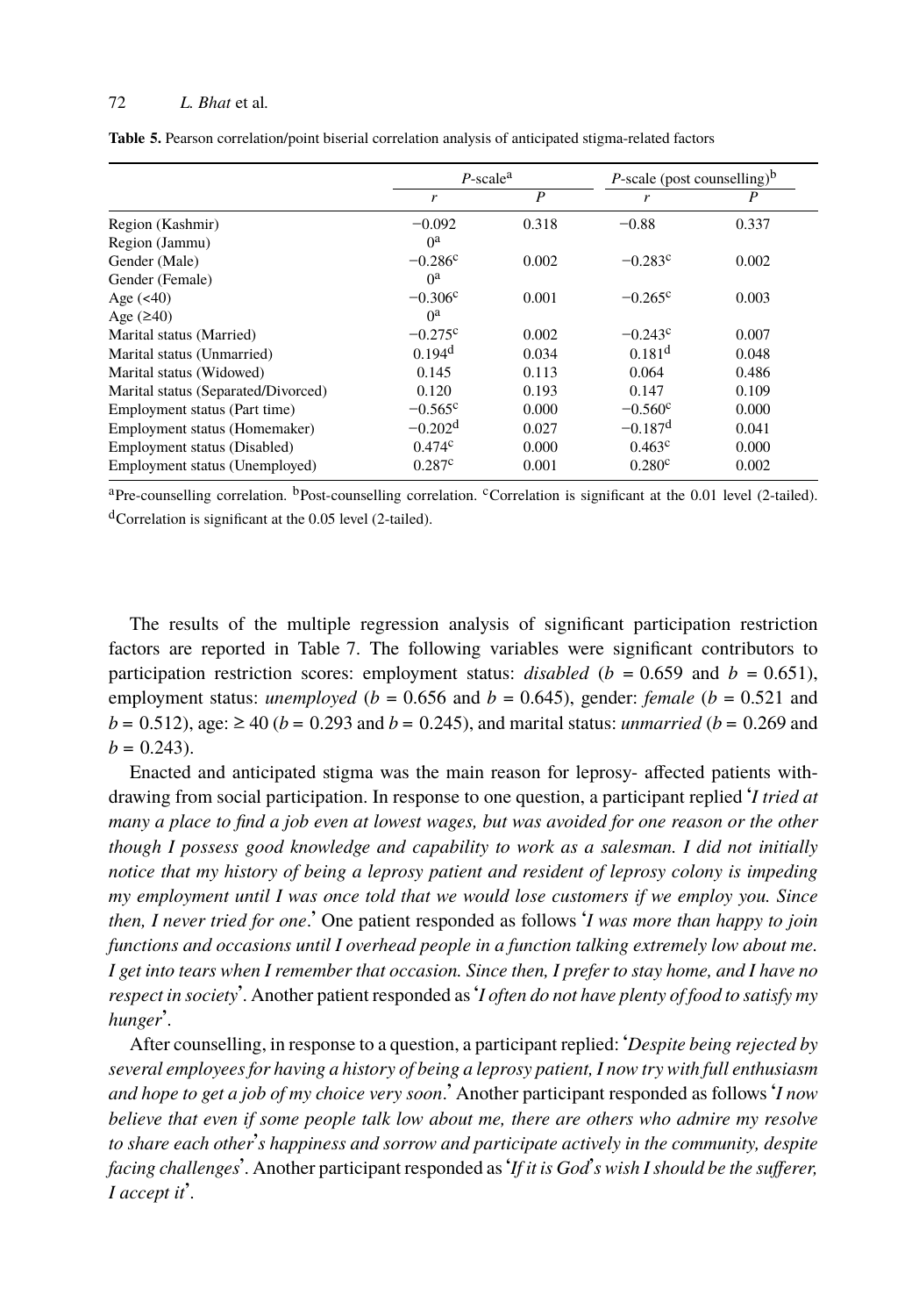<span id="page-10-0"></span>

| j                                                 |
|---------------------------------------------------|
| l<br>֧֢ׅ֦֧ׅ֧֧ׅ֧֦֧֚֚֚֚֚֚֚֚֬֓֓֡֓֓֓֓֡֓֓֓֕֓֓֓֡֜֓֓֝֬֜֓ |
|                                                   |
| Í                                                 |
|                                                   |
|                                                   |
| ł                                                 |
|                                                   |
| 7                                                 |
| ł                                                 |
| ֦֦֦֖֚֚֬֝֝֬֝֬                                      |
|                                                   |
|                                                   |
| ֖֦֦֦֖֚֚֚֚֚֡֝֝֝֬֝֬֝֬֝                              |
|                                                   |
|                                                   |
|                                                   |
| l                                                 |
| l<br>j                                            |
| į                                                 |
|                                                   |
|                                                   |
| j                                                 |
|                                                   |
|                                                   |
|                                                   |
|                                                   |
|                                                   |
|                                                   |
|                                                   |
| ì                                                 |
| J<br>ś                                            |
|                                                   |
| ١                                                 |
| l                                                 |
| $\ddot{\phantom{a}}$<br>l                         |
| į                                                 |
|                                                   |
| l                                                 |
|                                                   |
| 5                                                 |
|                                                   |
| 1                                                 |
|                                                   |
|                                                   |
|                                                   |
|                                                   |
| l                                                 |
|                                                   |
|                                                   |
|                                                   |
|                                                   |
|                                                   |
| ļ<br>l                                            |
| ŕ                                                 |
| Table'                                            |
|                                                   |
|                                                   |
|                                                   |

|                   |                                                                                                                                                                           | 0.358°                                                                                                                                                                                                                                                             | 0.000       |              | 0.382c                 | 0.000                                                                                                                                                                                                                            |                                                                                                                                                                                |
|-------------------|---------------------------------------------------------------------------------------------------------------------------------------------------------------------------|--------------------------------------------------------------------------------------------------------------------------------------------------------------------------------------------------------------------------------------------------------------------|-------------|--------------|------------------------|----------------------------------------------------------------------------------------------------------------------------------------------------------------------------------------------------------------------------------|--------------------------------------------------------------------------------------------------------------------------------------------------------------------------------|
|                   |                                                                                                                                                                           |                                                                                                                                                                                                                                                                    |             |              |                        |                                                                                                                                                                                                                                  |                                                                                                                                                                                |
|                   |                                                                                                                                                                           | 0.408c                                                                                                                                                                                                                                                             | 0.000       |              | 0.429c                 |                                                                                                                                                                                                                                  |                                                                                                                                                                                |
|                   |                                                                                                                                                                           | $-0.349c$                                                                                                                                                                                                                                                          | 0.000 0.000 |              |                        |                                                                                                                                                                                                                                  |                                                                                                                                                                                |
|                   |                                                                                                                                                                           |                                                                                                                                                                                                                                                                    |             |              |                        |                                                                                                                                                                                                                                  |                                                                                                                                                                                |
|                   |                                                                                                                                                                           |                                                                                                                                                                                                                                                                    |             |              |                        |                                                                                                                                                                                                                                  |                                                                                                                                                                                |
|                   |                                                                                                                                                                           |                                                                                                                                                                                                                                                                    |             |              |                        |                                                                                                                                                                                                                                  |                                                                                                                                                                                |
|                   |                                                                                                                                                                           |                                                                                                                                                                                                                                                                    |             |              |                        |                                                                                                                                                                                                                                  |                                                                                                                                                                                |
| P-scale questions | $\frac{518}{10}$ $\frac{518}{10}$ $\frac{518}{10}$ $\frac{518}{10}$ $\frac{518}{10}$ $\frac{518}{10}$ $\frac{518}{10}$ $\frac{518}{10}$ $\frac{518}{10}$ $\frac{518}{10}$ | $\begin{array}{cccccc} 0.384^c & 0.438^c & 0.521^c & 0.498^c & 0.196^d & 0.440^c & 0.437^c & 0.306^c & 0.454^c & 0.296^c & 0.241^c & 0.492^c & 0.369^c & 0.492^c & 0.569^c & 0.492^c & 0.569^c & 0.492^c & 0.569^c & 0.492^c & 0.569^c & 0.492^c & 0.569^c & 0.49$ |             |              |                        | $0.529^c$ $0.527^c$ $0.489^c$ $0.445^c$ $0.355^c$ $0.495^c$ $0.566^c$ $0.452^c$ $0.445^c$ $0.428^c$ $0.416^c$ $0.516^c$ $0.440^c$ $0.382^c$ $0.429^c$<br>$0.000$ $0.000$ $0.000$ $0.000$ $0.000$ $0.000$ $0.000$ $0.000$ $0.000$ |                                                                                                                                                                                |
|                   |                                                                                                                                                                           |                                                                                                                                                                                                                                                                    |             |              |                        |                                                                                                                                                                                                                                  |                                                                                                                                                                                |
|                   |                                                                                                                                                                           |                                                                                                                                                                                                                                                                    |             |              |                        |                                                                                                                                                                                                                                  |                                                                                                                                                                                |
|                   |                                                                                                                                                                           |                                                                                                                                                                                                                                                                    |             |              |                        |                                                                                                                                                                                                                                  |                                                                                                                                                                                |
|                   |                                                                                                                                                                           |                                                                                                                                                                                                                                                                    |             |              |                        |                                                                                                                                                                                                                                  |                                                                                                                                                                                |
|                   |                                                                                                                                                                           |                                                                                                                                                                                                                                                                    |             |              |                        |                                                                                                                                                                                                                                  |                                                                                                                                                                                |
|                   |                                                                                                                                                                           |                                                                                                                                                                                                                                                                    |             |              |                        |                                                                                                                                                                                                                                  |                                                                                                                                                                                |
|                   |                                                                                                                                                                           |                                                                                                                                                                                                                                                                    |             |              |                        |                                                                                                                                                                                                                                  |                                                                                                                                                                                |
|                   |                                                                                                                                                                           |                                                                                                                                                                                                                                                                    |             |              |                        |                                                                                                                                                                                                                                  |                                                                                                                                                                                |
|                   |                                                                                                                                                                           | $0.568^{\circ}$ 0.430 <sup>c</sup><br>0.000 0.000                                                                                                                                                                                                                  |             |              |                        |                                                                                                                                                                                                                                  |                                                                                                                                                                                |
|                   |                                                                                                                                                                           |                                                                                                                                                                                                                                                                    |             |              | $0.578^{\circ}$ 0.485° | $P$ 0.000 0.000                                                                                                                                                                                                                  |                                                                                                                                                                                |
|                   |                                                                                                                                                                           |                                                                                                                                                                                                                                                                    |             |              |                        |                                                                                                                                                                                                                                  |                                                                                                                                                                                |
|                   |                                                                                                                                                                           | <sup>2</sup> -scale <sup>a</sup>                                                                                                                                                                                                                                   |             | $-$ scal $e$ |                        |                                                                                                                                                                                                                                  | Pre-counselling correlation. PPost-counselling correlation. "Correlation is significant at the 0.01 level (2-tailed), "Correlation is significant at the 0.05 level (2-tailed) |

 $\ddot{\phantom{a}}$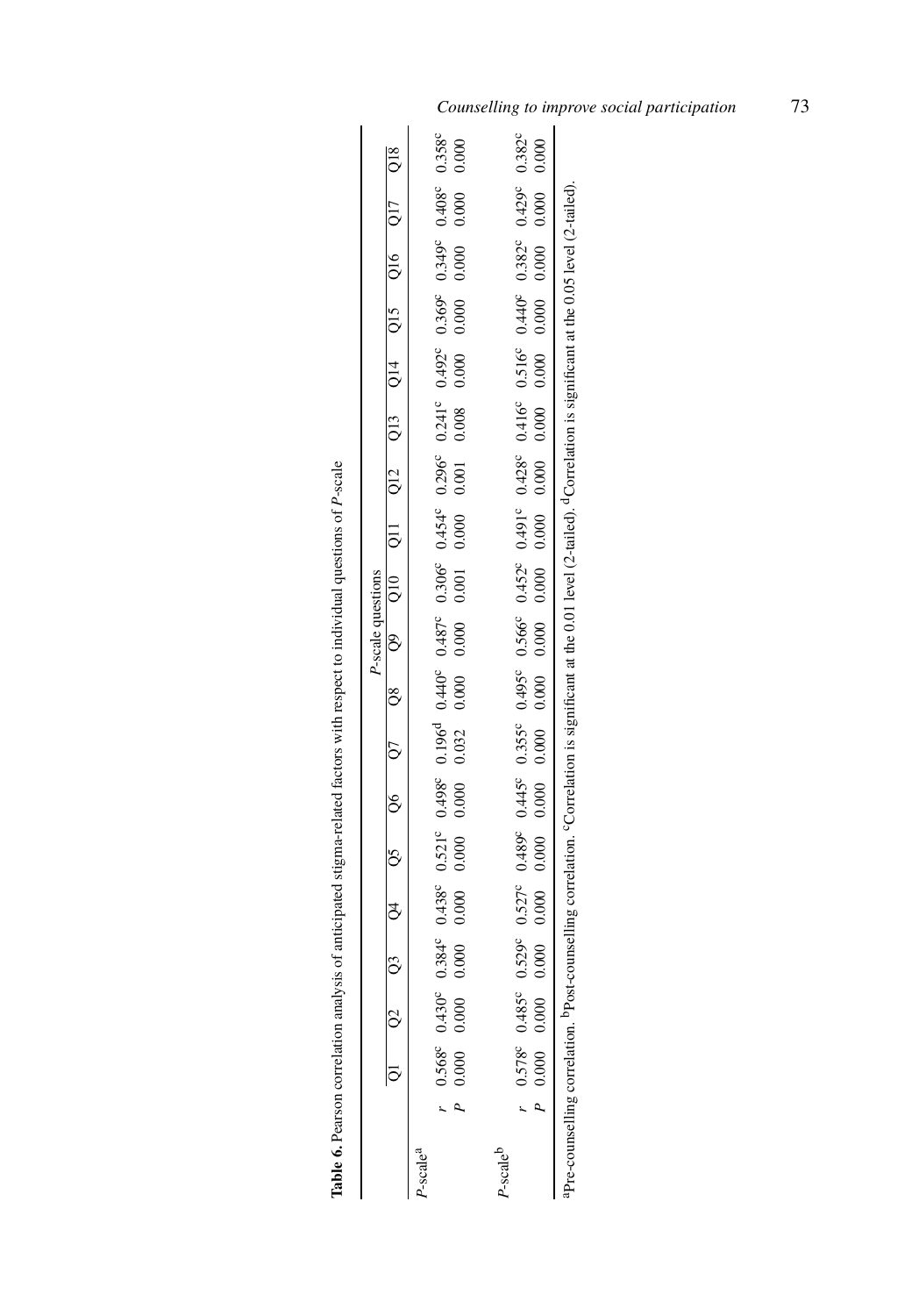**Table 7.** Multivariate regression analysis of significant participation restriction factors

|                         |                                 | $P$ -scale <sup>a</sup>                                      |        |                  | P-scale (post counselling) <sup>b</sup>  |                                                              |        |       |
|-------------------------|---------------------------------|--------------------------------------------------------------|--------|------------------|------------------------------------------|--------------------------------------------------------------|--------|-------|
|                         | Regression<br>coeffi-<br>cients | 95% confidence<br>interval for<br>regression<br>coefficients |        | $\boldsymbol{p}$ | Regression<br>$\text{coeff}$ -<br>cients | 95% confidence<br>interval for<br>regression<br>coefficients |        | P     |
| Female                  | 0.521                           | 10.903, 15.440                                               | 11.500 | 0.000            | 0.512                                    | 9.687, 14.450                                                | 10.039 | 0.000 |
| Age                     | 0.293                           | 6.050, 11.382                                                | 6.477  | 0.000            | 0.245                                    | 4.001, 9.597                                                 | 4.814  | 0.000 |
| $(\geq 40)$<br>Disabled | 0.659                           | 15.356, 20.355                                               | 14.154 | 0.000            | 0.651                                    | 13.841, 19.087                                               | 12.434 | 0.000 |
|                         |                                 |                                                              |        |                  |                                          |                                                              |        |       |
| Unemployed              | 0.656                           | 17.152, 22.995                                               | 13.613 | 0.000            | 0.645                                    | 15.339, 21.471                                               | 11.891 | 0.000 |
| Unmarried               | 0.269                           | 5.616, 11.119                                                | 6.025  | 0.000            | 0.243                                    | 4.141, 9.917                                                 | 4.822  | 0.000 |

<sup>a</sup>Pre-counselling regression. <sup>b</sup>Post-counselling regression. For *P*-scale:  $R2 = 0.792$  (adjust  $R2 = 0.783$ ); *F* (5,114) = 86.625, at *p* < 0.000 and for *P*-scale (post counselling): *R*2 = 0.736 (adjust *R*2 = 0.724); *F* [\(5](#page-15-2),114) = 63.654, at *p*  $=p < 0.000$ .

## **Discussion**

This study found that females have more participation restrictions than males; older patients face more restrictions than those who are younger; disabled, unemployed and unmarried patients have higher participation restrictions. The differences in participation restriction may be related to several factors, such as stigma levels, environmental differences, the severity of the disability, the severity of visible leprosy marks, etc.

The results of this study are in conformity with a study by David *et al.*<sup>48</sup> which identified factors associated with the participation restriction of persons affected with leprosy in four states on India. Both studies confirm that females face more participation restriction than males; elderly leprosy affected patients face more restrictions than younger leprosy affected patients. The present study found more participation restriction in unmarried leprosy affected patients than married leprosy affected patients. Both studies found a correlation between employment status and the severity of participation restriction with unemployed and disabled having more restrictions than those who perfo[rm](#page-14-18) some kind of work. Unlike the study of David et al., this study did not find a significant association of region of residence of leprosy-affected patient and participation restriction.

In the present study, it was observed that the restriction was severe due to difficulty in finding work, meagre economic status and almost no interaction within and outside the community. The correlation between individual questions and the overall score shows that not being able to find work, not contributing much in the household work, not being part of festivals, rituals and social activities cause severe participation restriction in leprosy-affected [pat](#page-15-3)ients. Also increased level of stigma in disabled leprosy-affected persons, they face more participation restriction, and this is more severe in females.<sup>16</sup>

This study found that a notable reduction in participation restriction by intervention through counselling. The findings suggest that intervention through counselling had an overall positive impact on the reduction of participation restriction. However, its impact was influenced by demographic variables particularly for those patients who are disabled or unemployed suggesting additional measures such as helping with finding work for unemployed and adequate life support for disabled. The notable effect size is strong evidence of gain, and thus on average, counselling does lead to improvements. A similar study by Lusli *et al.*<sup>49</sup> concluded that counselling reduced participation restriction in both males and females; however, females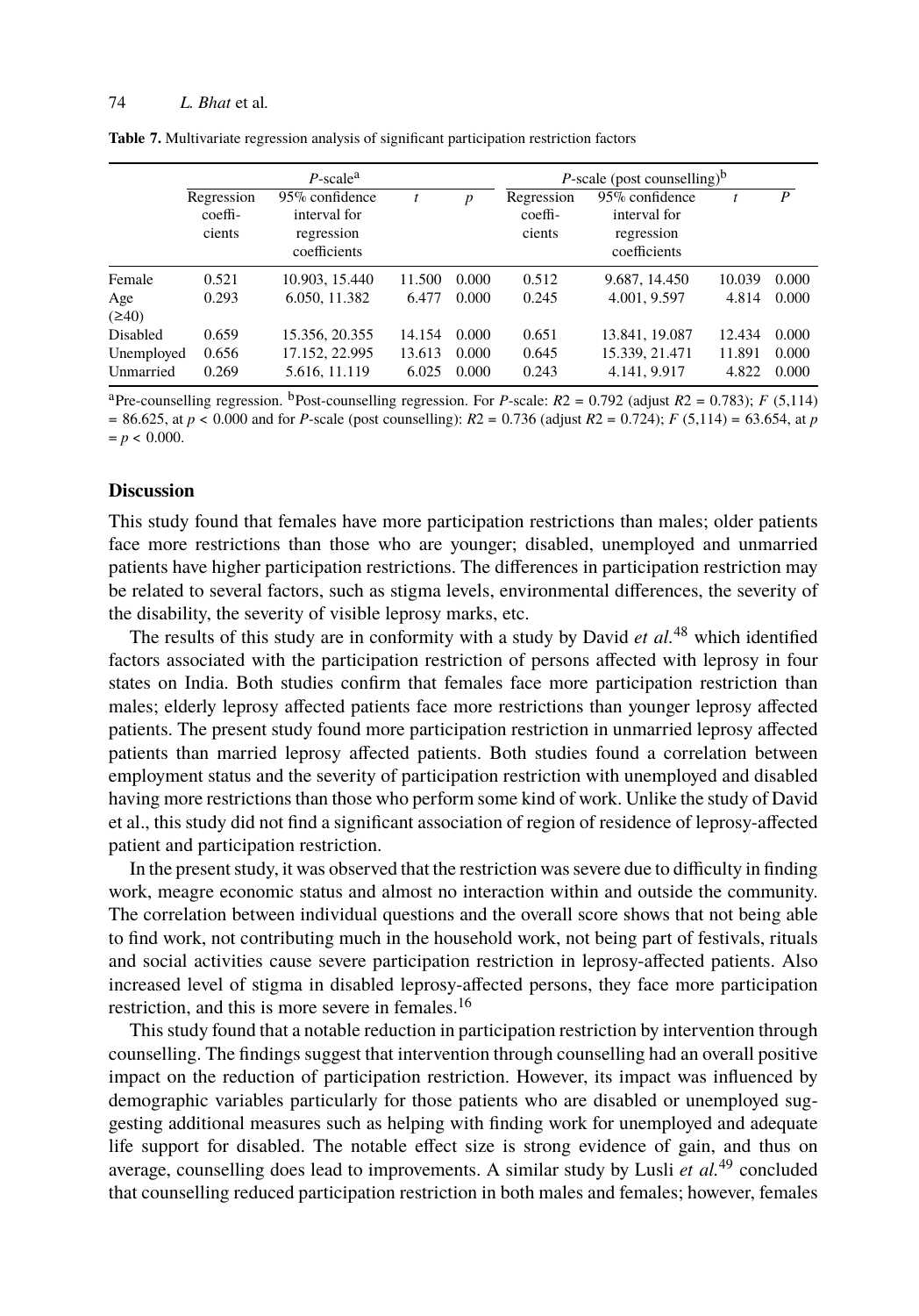benefited more than [mal](#page-14-2)[es](#page-15-4) despite initially having a higher level of restrictions than males. The study also reported tha[t b](#page-14-12)y attending counselling training sessions, regular meetings and attaining new roles and status, peer counsellors benefited more in comparison to others. Bense *et al.*<sup>22</sup> [w](#page-14-3)hile finding that the severity of the grade of deformity was directly proportional to the level of participation restriction, counselling improved participation, suggesting that inclusion of measures such as leprosy education, self-care, mobilisation of copin[g sk](#page-15-5)ills, self-confidence building and repeated counselling, among others can be useful in some cases. T[his](#page-15-6) study also reported a correlation of sociodemographic variables such as gender, age, profession, and income on both pre- and post-counselling participation restriction scores.

Several other studies<sup>12,50</sup> have also reported improvement in participation by counselling. In yet another study by Dadun, $31$  it was found that interventions through various means including counselling, reduced both stigma and participation restriction in leprosy-affected people. Few studies<sup>17</sup> have reported concerns of losing a job, difficulty in opportunities for finding work and ability to do work as hard as their peers as a significant factor for participation restriction. In contrast to the current study, a few studies such as that by Stevelink<sup>51</sup> found no significant correlation between participation scale and sociodemographic variables. Ramasamy<sup>52</sup> found higher participation restriction in leprosy-affected patients whose disease was known to their neighbours and community members and a significant association between participation restriction and increasing age particularly for older women.

The difference in participation restriction across various studies and the degree of correlation between a sociodemographic variable and the grade of restriction could be due to various factors that include socioeconomic development, cultural differences, knowledge about the disease and its possible treatment, disease management, varying economic conditions, institutional and organisational care, government policies and the varying effectiveness of leprosy elimination schemes. Counselling did improve participation of leprosy-affected persons; however, to have a long term effect it is necessary to undertake more efforts at community, institutional, organisational levels to continue counselling sessions and help them to explore ways and means to find employment, pensions, advanced disease treatment, care and management.

## **Conclusion**

The findings show that participation restriction was experienced by every participant and was significantly reduced to lower levels through counselling interventions for every grade of participation restriction. Disabled, female, elderly and unemployed leprosy-affected persons showed the highest participation restriction while those leprosy-affected persons who were part-time employees, married, younger in age or male showed lower levels of participation restriction. Environmental differences, the severity of the disability and visible leprosy marks, stigma level, living conditions, difficulty in finding work and meagre economic status, isolation from family and the native community were the factors responsible for restriction.

Although counselling interventions significantly reduced participation restriction across all variables, the counselling was highly effective for unemployed, married, homemakers, disabled and male participants. This study concludes that participation restriction is severe in the studied population, and counselling is effective in reducing it to some extent. The study suggests that measures such as helping with finding work for unemployed and adequate life support for disabled, adequate community-based rehabilitation and family counselling for unmarried who feel isolated and females who stay at home and have minimum interaction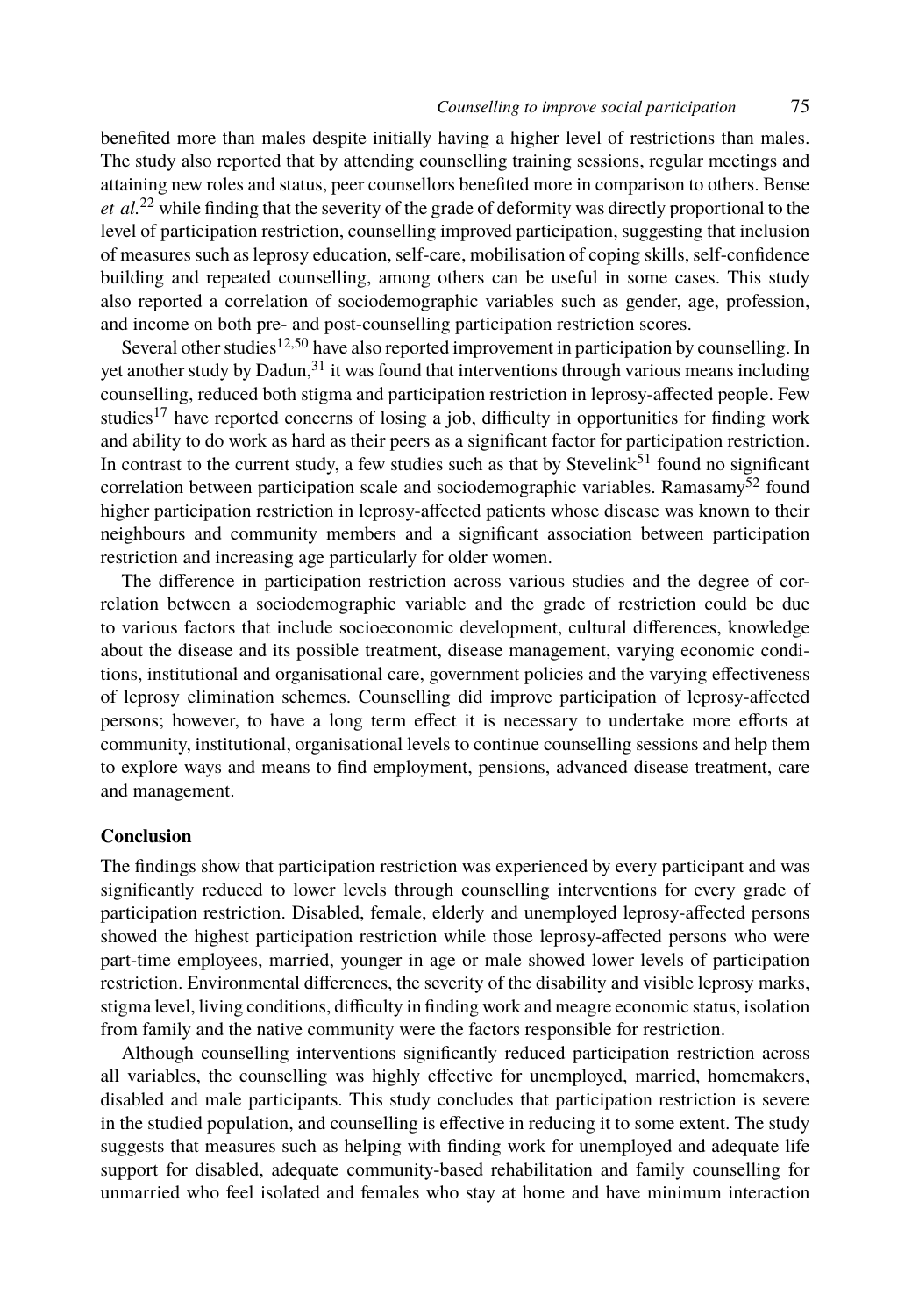with the community and the provision of follow-up counselling sessions, can improve social participation of leprosy-affected persons.

# **Limitations**

Although the study covers one-fifth of the entire population of leprosy-affected persons residing in the region, all participants were residents of leprosy colonies as the study could not include leprosy-affected persons residing at their native places. To explore the effect of grading of disability on the social participation and effect of family counselling particularly for female, disabled and unmarried leprosy-affected persons with heterogeneous sample across the residence of leprosy-affected persons would be helpful and can be taken up as a future research endeavour.

# **Conflict of interest (COI) statement**

The authors report no conflict of interest.

# **Funding**

No funding agency has supported this research.

# **Patient consent statement**

Ethical aspects including beneficence, autonomy, patient confidentiality, informed patient consent assuring confidentiality and anonymity during the publication, and conflicts of interest in healthcare were given due consideration during the study.

## **Contributorship statement**

LB conducted the survey and collected data from the leprosy patients, NK devised the instrument for analysis, NV and IH undertook the literature review, and MTB analysed the data. All authors participated in drafting the work and revising it critically for important intellectual content.

## **Name of the guarantor**

Lubna Bhat, University of Kashmir, Srinagar, India.

## <span id="page-13-0"></span>**References**

- $1$  Rao PSS. Study on differences and similarities in the concept and origin of leprosy stigma in relation to another health-related stigma. *Indian J Lepr*, 2010; **82**: 117–121.
- <span id="page-13-1"></span><sup>2</sup> WHO Expert Committee on Leprosy Eighth Report. Technical Report Series, No. 968. WHO Geneva, 2012.
- <span id="page-13-2"></span><sup>3</sup> Fife BL, Wright ER. The dimensionality of stigma: a comparison of its impact on the self of persons with HIV/AIDS and cancer. *J Health Soc Behav*, 2000; **41**(1): 50–67.
- <sup>4</sup> Goffman E. *Stigma: Notes on the Management of Spoiled Identity*. New York, NY, USA: Prentice Hall, 1963.
- <span id="page-13-3"></span><sup>5</sup> Sontag S. *Illness as Metaphor and AIDS and Its Metaphors*. New York, NY, USA: McGraw-Hill, 1978.
- <span id="page-13-4"></span><sup>6</sup> Weiss MG, Ramakrishna J, Somma D. Health-related stigma: rethinking concepts and interventions. *Psychol Health Med*, 2006; 277–287.
- <span id="page-13-5"></span><sup>7</sup> Weiss MG. Stigma and the social burden of neglected tropical diseases. *PLoS Negl Trop Dis*, 2008; **2**: e237.
- <sup>8</sup> Brohan E, Slade M, Clement S, Thornicroft G. Experiences of mental illness stigma, prejudice and discrimination: a review of measures. *BMC Health Serv Res*, 2010; **10**: 80.
- <span id="page-13-6"></span><sup>9</sup> Litt E, Baker MC, Molyneux D. Neglected tropical diseases and mental health: a perspective on comorbidity. *Trends Parasitol*, 2012; **28**: 195–201.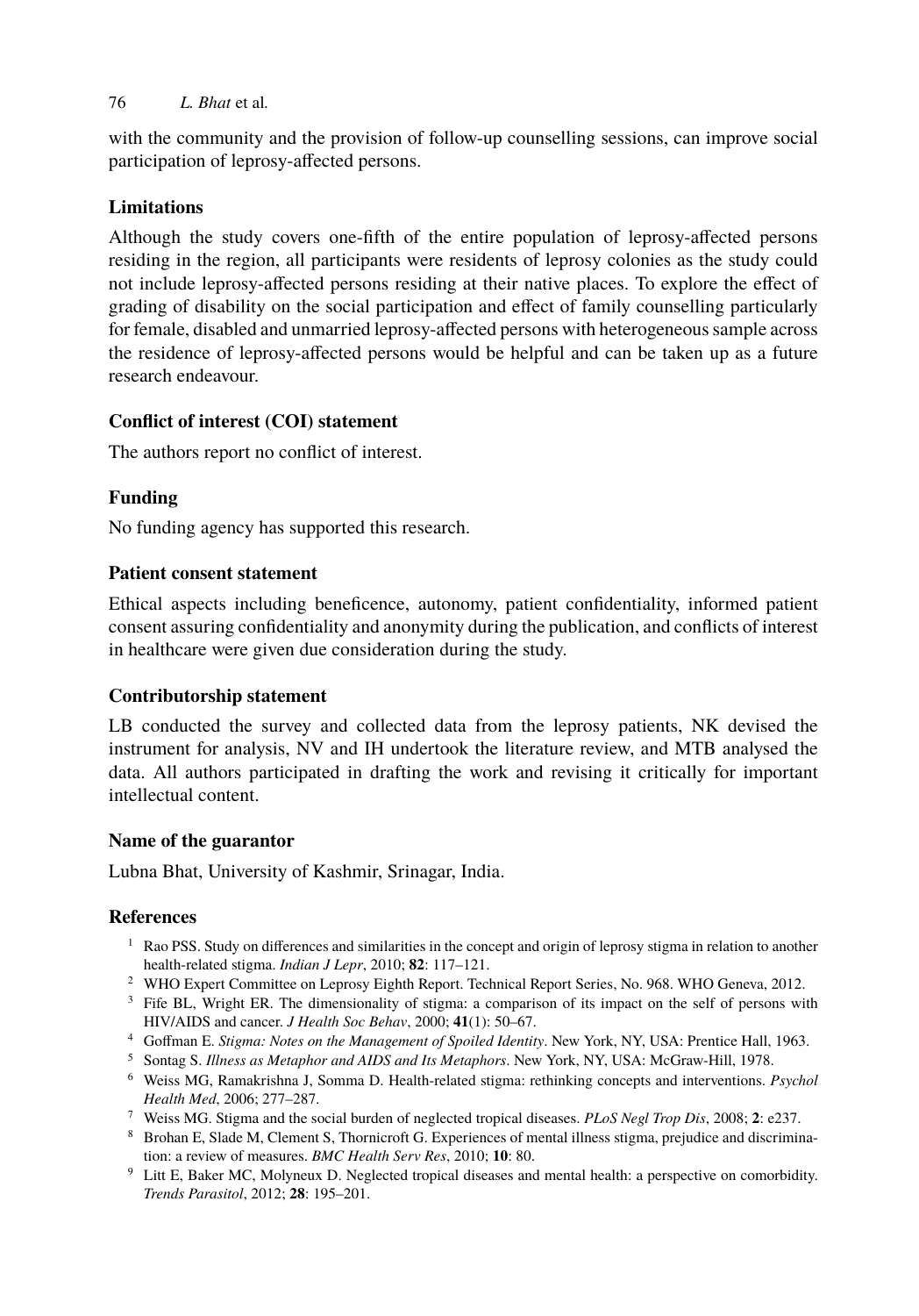- <span id="page-14-2"></span><span id="page-14-1"></span><span id="page-14-0"></span><sup>10</sup> Schuster A, Lesshafft H, Talhari S et al. Life quality impairment caused by hookworm-related cutaneous larva migrans in resource-poor communities in Manaus, Brazil. *PLoS Negl Trop Dis*, 2011; **5**: e1355.
- <span id="page-14-18"></span><sup>11</sup> Slim FJ, van Schie CH, Keukenkamp R, Faber WR, Nollet F. Effects of impairments on activities and participation in people affected by leprosy in The Netherlands. *J Rehabil Med*, 2010; **42**: 536–543.
- <sup>12</sup> van Brakel WH, Sihombing B, Djarir H *et al.* Disability in people affected by leprosy: the role of impairment, activity, social participation, stigma and discrimination. *Glob Health Action*, 2012; **5**: 18394. doi:10.3402/gha. v5i0.18394.
- <span id="page-14-3"></span><sup>13</sup> Lusli M, Zweekhorst MBM, Miranda-Galarza B, Peters RMH, Cummings S, Seda FSSE, Bunders JFG, Irwanto. Dealing with stigma: experiences of persons affected by disabilities and leprosy. *Bio Med Res Int*, 2015; **2015**: 261329. doi:10.1155/2015/261329.
- <span id="page-14-9"></span><span id="page-14-4"></span><sup>14</sup> Kusumastuti P, Pradanasari R, Ratnawati A. The problems of people with disability in indonesia and what is being learned from the world report on disability. *Am J Phys Med Rehabil*, 2014; **93**(1): S63–S67.
- <sup>15</sup> Peters RMH, Lusli DM *et al.* The meaning of leprosy and everyday experiences: an exploration in Cirebon, Indonesia. *J Trop Med*, 2013; **2013**: 507034.
- <sup>16</sup> Schuller I, van Brakel WH, van der Vliet I et al. The way women experience disabilities and especially disabilities related to leprosy in rural areas in South Sulawesi, Indonesia. *Asia Pac Disabil Rehabil J*, 2010; **21**(1): 60–70.
- <sup>17</sup> Stevelink SAM, van Brakel WH, Augustine V. Stigma and social participation in Southern India: differences and commonalities among persons affected by leprosy and persons living with HIV/AIDS. *Psychol Health Med*, 2011; **16**: 695–707.
- <sup>18</sup> Rao P, Raju M, Barkataki A *et al.* Extent and correlates of leprosy stigma in Rural [India.](http://dx.doi.org/10.1371/journal.pntd.0006219) *[Indian J Lepr](http://dx.doi.org/10.1371/journal.pntd.0006219)*[, 2008;](http://dx.doi.org/10.1371/journal.pntd.0006219) **[80](http://dx.doi.org/10.1371/journal.pntd.0006219)**: 167–174.
- <span id="page-14-5"></span><sup>19</sup> Ebenso B, Fashona A, Ayuba M *et al.* Impact of socio-economic rehabilitation on leprosy stigma in Northern Nigeria: findings of a retrospective study. *Asia Pac Disabil Rehabil J*, 2007; **18**: 98–119.
- <span id="page-14-6"></span><sup>20</sup> Garbin CAS, Garbin AJI', Carloni MEOG *et al.* The stigma and prejudice of leprosy: Influence on the human condition. *Rev Soc Bras Med Trop*, 2015; **48**: 194–201.
- <span id="page-14-7"></span><sup>21</sup> Singh A, Mattoo SK, Grover S. Stigma associated with mental illness: Conceptual issues and focus on stigma perceived by the patients with schizophrenia and their caregivers. *Indian J Soc Psychiatry*, 2016; **32**: 134–142.
- <sup>22</sup> Bense N, Das P, Rao PSS, John AS. Enhancing counselling strategies for leprosy patients through the participation scale. *Lepr Rev*, 2013; **84**: 199–208.
- <span id="page-14-8"></span><sup>23</sup> Asampong E, Dako-Gyeke M, Oduro R. Caregivers' views on stigmatization and discrimination of people affected by leprosy in Ghana. *PLOS Neglected Trop Dis*, 2018; **12**(1): 1–12. doi:10.1371/journal.pntd.00062 19.
- <span id="page-14-11"></span><span id="page-14-10"></span><sup>24</sup> Calcraft JH. The effects of the stigma of leprosy on the income generation of leprosy affected people in the Terai area of South East Nepal. *Asia Pac Disabil Rehabil J*, 2006; **17**: 73–89.
- <span id="page-14-12"></span><sup>25</sup> Nicholls PG, Wiens C, Smith WCS. Delay in presentation in the context of local knowledge and attitude towards leprosy — the results of qualitative fieldwork in paraguay. *Int J Lepr Other Mycobact Dis*, 2003; **71**: 198–209.
- <sup>26</sup> Tsutsumi A, Izutsu T, Islam AM *et al.* The quality of life, mental health, and perceived stigma of leprosy patients in Bangladesh. *Soc Sci Med*, 2007; **64**: 2443–2453.
- <span id="page-14-13"></span><sup>27</sup> Tsutsumi A, Izutsu T, Islam M. Depressive status of leprosy patients in Bangladesh: association with selfperception of stigma. *Lepr Rev*, 2004; **75**: 57–66.
- <span id="page-14-14"></span><sup>28</sup> Van Brakel WH. Measuring health-related stigma — a literature review. *Psychol Health Med*, 2006; **11**: 307– 334.
- <span id="page-14-16"></span><span id="page-14-15"></span><sup>29</sup> Cross H, Choudhary R. STEP: an intervention to address the issue of stigma related to leprosy in Southern Nepal. *Lepr Rev*, 2005; **76**: 316–324.
- <span id="page-14-17"></span><sup>30</sup> Tekola AF, Adeyemo A, Finan C *et al.* HLA class II locus and susceptibility to podoconiosi[s.](http://dx.doi.org/10.3402/gha.v5i0.18394) *[N Engl J Med](http://dx.doi.org/10.3402/gha.v5i0.18394)*[,](http://dx.doi.org/10.3402/gha.v5i0.18394) 2012; **366**: 1200–1208.
- <sup>31</sup> [Dadun D](http://dx.doi.org/10.3402/gha.v5i0.18394), van Brakel WH, Peters RMH, Lusli M, Zweekhorst MBM, Bunders JGF, Irwanto. Impact of socioeconomic development, contact and peer counselling on stigma against persons affected by leprosy in Cirebon, Indonesia — a randomised controlled trial. *Lepr Rev*, 2017; **88**: 2–22.
- <sup>32</sup> Heijnders M, van der Meij S. The fight against stigma: an overview of stigma-reduction strategies and interventions. *Psychol Health Med*, 2006; **11**: 353–363.
- <sup>33</sup> Brown L, Macintyre K, Trujillo L. Interventions to reduce HIV/AIDS stigma: what have we learned? *AIDS Educ Prev*, 2003; **15**: 49–69.
- <sup>34</sup> Heijnders ML. The dynamics of stigma in leprosy. *Int J Lepr Other Mycobact Dis*, 2004; **72**: 437–447.<br><sup>35</sup> Kassi M. Kassi M. Afshan AK at al. Marring laishmenissis: the stigmatization and the impact of aut
- <sup>35</sup> Kassi M, Kassi M, Afghan AK *et al.* Marring leishmaniasis: the stigmatization and the impact of cutaneous leishmaniasis in Pakistan and Afghanistan. *PLoS Negl Trop Dis*, 2008; **2**: e259.
- <sup>36</sup> van Brakel WH *et al. Social Sci Med*, 2018; **196**: 190–196. Health Action 2012, **5**: 18394. doi:10.3402/gha.v5i 0.18394.